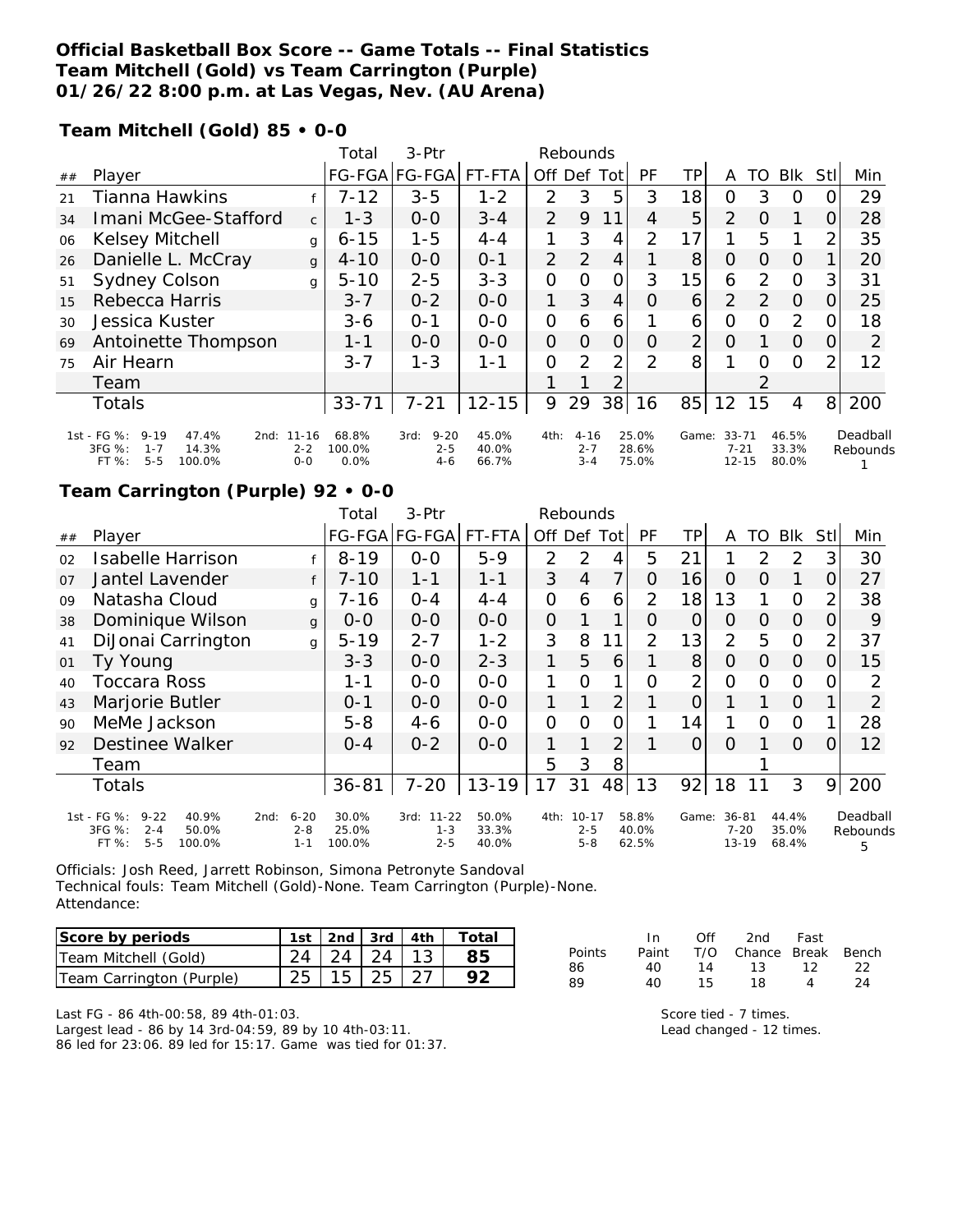### **Team Mitchell (Gold) vs Team Carrington (Purple) 01/26/22 8:00 p.m. at Las Vegas, Nev. (AU Arena) 1st PERIOD Play-by-Play (Page 1) HOME TEAM: Team Carrington (Purple) Time Score Margin VISITORS: Team Mitchell (Gold)**

| HOME TEAM: Team Carrington (Purple)    | Time  | Score             |                | Margin VISITORS: Team Mitchell (Gold)   |
|----------------------------------------|-------|-------------------|----------------|-----------------------------------------|
| GOOD! LAYUP by Isabelle Harrison [PNT] | 09:49 | $2 - 0$           | H <sub>2</sub> |                                         |
| REBOUND (DEF) by DiJonai Carrington    | 09:39 |                   |                | MISSED LAYUP by Tianna Hawkins          |
| MISSED JUMPER by Isabelle Harrison     | 09:29 |                   |                | REBOUND (DEF) by Imani McGee-Stafford   |
| REBOUND (DEF) by Natasha Cloud         | 09:17 |                   |                | MISSED 3 PTR by Sydney Colson           |
| GOOD! 3 PTR by DiJonai Carrington      | 09:09 | $5-0$             | H 5            |                                         |
| ASSIST by Natasha Cloud                | 09:09 |                   |                |                                         |
|                                        | 08:49 | $5 - 2$           | $H_3$          | GOOD! LAYUP by Kelsey Mitchell [PNT]    |
| TURNOVR by DiJonai Carrington          | 08:31 |                   |                |                                         |
|                                        | 08:29 |                   |                | STEAL by Sydney Colson                  |
|                                        | 08:26 | $5 - 4$           | H <sub>1</sub> | GOOD! LAYUP by Sydney Colson [FB/PNT]   |
| MISSED JUMPER by Isabelle Harrison     | 08:06 |                   |                |                                         |
| REBOUND (OFF) by Jantel Lavender       | 08:06 |                   |                |                                         |
| GOOD! LAYUP by Jantel Lavender [PNT]   | 08:01 | $7 - 4$           | $H_3$          |                                         |
| REBOUND (DEF) by DiJonai Carrington    |       |                   |                | MISSED JUMPER by Imani McGee-Stafford   |
|                                        | 07:48 |                   |                |                                         |
| TURNOVR by DiJonai Carrington          | 07:40 |                   |                |                                         |
|                                        | 07:38 |                   |                | STEAL by Sydney Colson                  |
|                                        | 07:35 |                   |                | <b>TURNOVR by Kelsey Mitchell</b>       |
| MISSED LAYUP by DiJonai Carrington     | 07:26 |                   |                | REBOUND (DEF) by Tianna Hawkins         |
|                                        | 07:19 |                   |                | MISSED LAYUP by Kelsey Mitchell         |
|                                        | 07:19 |                   |                | REBOUND (OFF) by Kelsey Mitchell        |
| REBOUND (DEF) by Dominique Wilson      | 07:09 |                   |                | MISSED 3 PTR by Tianna Hawkins          |
| MISSED 3 PTR by Natasha Cloud          | 06:44 |                   |                | REBOUND (DEF) by Imani McGee-Stafford   |
| REBOUND (DEF) by DiJonai Carrington    | 06:36 |                   |                | MISSED 3 PTR by Kelsey Mitchell         |
| MISSED LAYUP by DiJonai Carrington     | 06:28 |                   |                | REBOUND (DEF) by Danielle L. McCray     |
| FOUL by Isabelle Harrison (P1T1)       | 06:16 | $7 - 5$           | H <sub>2</sub> | GOOD! FT SHOT by Sydney Colson          |
|                                        | 06:16 | $7 - 6$           | H 1            | GOOD! FT SHOT by Sydney Colson          |
| SUB IN : MeMe Jackson                  | 06:16 |                   |                | SUB IN: Jessica Kuster                  |
| SUB OUT: Dominique Wilson              | 06:16 |                   |                | SUB IN: Rebecca Harris                  |
|                                        | 06:16 |                   |                |                                         |
|                                        |       |                   |                | SUB OUT: Imani McGee-Stafford           |
|                                        | 06:16 |                   |                | SUB OUT: Danielle L. McCray             |
|                                        |       | <i>06:16 s 51</i> |                |                                         |
| MISSED 3 PTR by DiJonai Carrington     | 06:03 |                   |                | REBOUND (DEF) by Jessica Kuster         |
|                                        | 05:54 | $7 - 8$           | V <sub>1</sub> | GOOD! JUMPER by Rebecca Harris          |
| GOOD! FT SHOT by Natasha Cloud         | 05:40 | $8 - 8$           | T <sub>1</sub> | FOUL by Sydney Colson (P1T1)            |
| GOOD! FT SHOT by Natasha Cloud         | 05:40 | $9 - 8$           | H <sub>1</sub> |                                         |
|                                        |       | <i>05:40 S 09</i> |                |                                         |
|                                        | 05:22 | $9 - 10$          | V <sub>1</sub> | GOOD! LAYUP by Sydney Colson [PNT]      |
| FOUL by MeMe Jackson (P1T2)            | 05:22 | $9 - 11$          | V <sub>2</sub> | GOOD! FT SHOT by Sydney Colson          |
|                                        |       | 05:22 S 51        |                |                                         |
| MISSED JUMPER by Isabelle Harrison     | 05:12 |                   |                | REBOUND (DEF) by Jessica Kuster         |
| REBOUND (DEF) by DiJonai Carrington    | 05:02 |                   |                | MISSED 3 PTR by Jessica Kuster          |
| TIMEOUT 30sec                          | 04:52 |                   |                |                                         |
| TIMEOUT media                          | 04:52 |                   |                |                                         |
| GOOD! LAYUP by Jantel Lavender [PNT]   | 04:44 | $11 - 11$         | T <sub>2</sub> |                                         |
| GOOD! FT SHOT by Jantel Lavender       | 04:44 | $12 - 11$         | H <sub>1</sub> | FOUL by Jessica Kuster (P1T2)           |
|                                        |       | 04:44 S 07        |                |                                         |
|                                        | 04:27 | $12 - 13$         | V <sub>1</sub> | GOOD! LAYUP by Jessica Kuster [PNT]     |
| GOOD! 3 PTR by MeMe Jackson            | 04:16 | $15 - 13$         | H <sub>2</sub> |                                         |
| ASSIST by Natasha Cloud                | 04:16 |                   |                |                                         |
| REBOUND (DEF) by DiJonai Carrington    | 03:58 |                   |                | MISSED 3 PTR by Sydney Colson           |
| MISSED JUMPER by Isabelle Harrison     |       |                   |                | REBOUND (DEF) by Jessica Kuster         |
|                                        | 03:41 | $15 - 15$         |                |                                         |
|                                        | 03:33 |                   | T <sub>3</sub> | GOOD! LAYUP by Kelsey Mitchell [FB/PNT] |
|                                        | 03:33 |                   |                | ASSIST by Sydney Colson                 |
| MISSED JUMPER by DiJonai Carrington    | 03:10 |                   |                | REBOUND (DEF) by Jessica Kuster         |
| REBOUND (DEF) by DiJonai Carrington    | 03:00 |                   |                | MISSED 3 PTR by Kelsey Mitchell         |
| GOOD! LAYUP by Natasha Cloud [PNT]     | 02:49 | $17 - 15$         | H <sub>2</sub> |                                         |
|                                        | 02:22 |                   |                | TURNOVR by Tianna Hawkins               |
| SUB IN : Marjorie Butler               | 02:22 |                   |                | SUB IN: Imani McGee-Stafford            |
| SUB IN: Ty Young                       | 02:22 |                   |                | SUB IN : Air Hearn                      |
| SUB IN: Toccara Ross                   | 02:22 |                   |                | SUB OUT: Jessica Kuster                 |
| SUB OUT: Isabelle Harrison             | 02:22 |                   |                | SUB OUT: Sydney Colson                  |
| SUB OUT: DiJonai Carrington            | 02:22 |                   |                |                                         |
| SUB OUT: Natasha Cloud                 | 02:22 |                   |                |                                         |
|                                        |       |                   |                |                                         |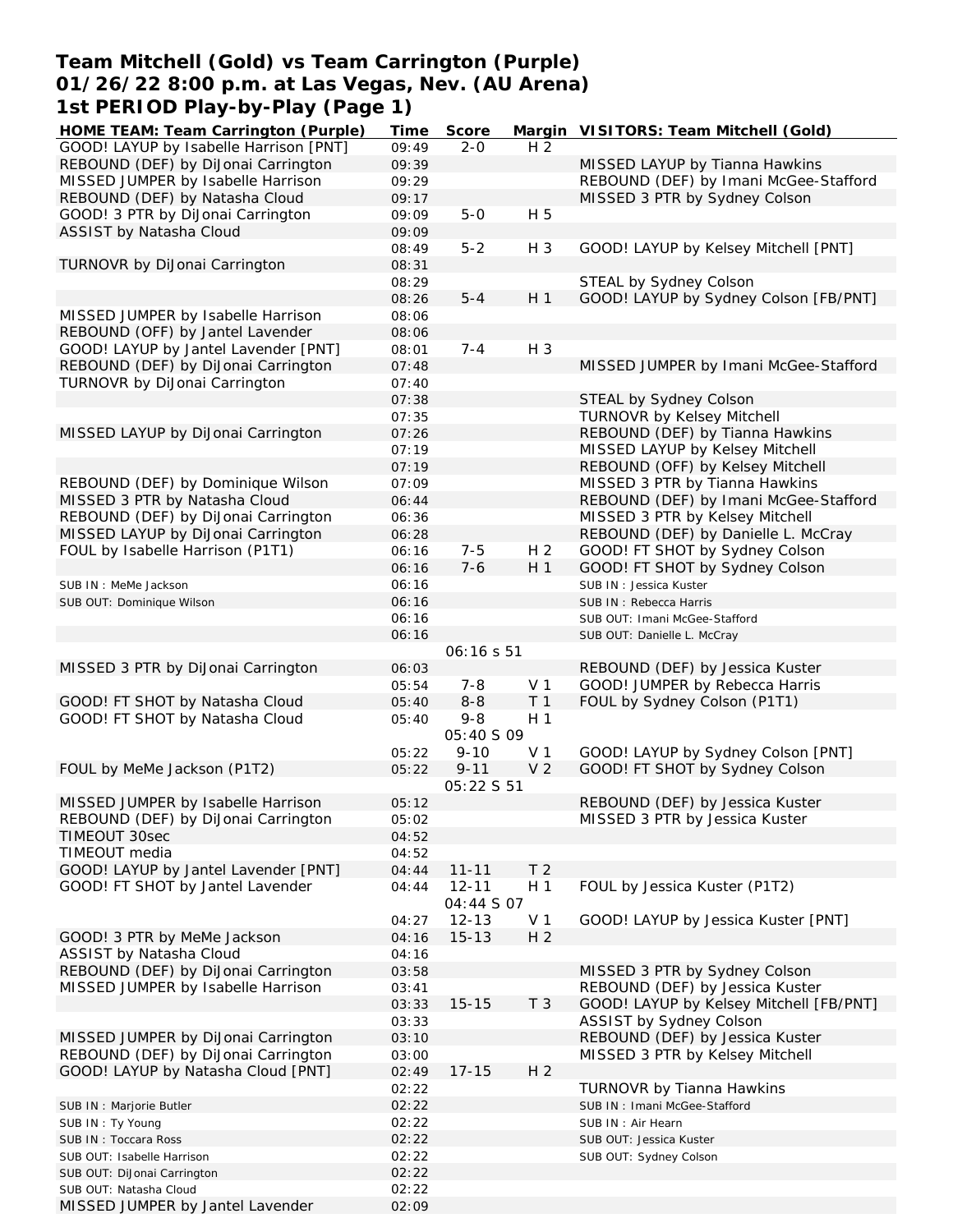# **Team Mitchell (Gold) vs Team Carrington (Purple) 01/26/22 8:00 p.m. at Las Vegas, Nev. (AU Arena) 1st PERIOD Play-by-Play (Page 2)**

| HOME TEAM: Team Carrington (Purple)                  | Time  | Score             |                | Margin VISITORS: Team Mitchell (Gold)   |  |  |  |  |  |
|------------------------------------------------------|-------|-------------------|----------------|-----------------------------------------|--|--|--|--|--|
| REBOUND (OFF) by Toccara Ross                        | 02:09 |                   |                |                                         |  |  |  |  |  |
| MISSED JUMPER by MeMe Jackson                        | 01:59 |                   |                | REBOUND (DEF) by Air Hearn              |  |  |  |  |  |
| REBOUND (DEF) by Marjorie Butler                     | 01:48 |                   |                | MISSED JUMPER by Tianna Hawkins         |  |  |  |  |  |
| GOOD! JUMPER by Toccara Ross                         | 01:40 | $19 - 15$         | H <sub>4</sub> |                                         |  |  |  |  |  |
| ASSIST by Marjorie Butler                            | 01:40 |                   |                |                                         |  |  |  |  |  |
| FOUL by Marjorie Butler (P1T3)                       | 01:32 | 19-16             | $H_3$          | GOOD! FT SHOT by Kelsey Mitchell        |  |  |  |  |  |
|                                                      | 01:32 | $19 - 17$         | H <sub>2</sub> | GOOD! FT SHOT by Kelsey Mitchell        |  |  |  |  |  |
| SUB IN: Isabelle Harrison                            | 01:32 |                   |                |                                         |  |  |  |  |  |
| SUB IN: Natasha Cloud                                | 01:32 |                   |                |                                         |  |  |  |  |  |
| SUB OUT: Marjorie Butler                             | 01:32 |                   |                |                                         |  |  |  |  |  |
| SUB OUT: Jantel Lavender                             | 01:32 |                   |                |                                         |  |  |  |  |  |
|                                                      |       | 01:32 S 06        |                |                                         |  |  |  |  |  |
| MISSED LAYUP by Isabelle Harrison                    | 01:23 |                   |                | REBOUND (DEF) by Imani McGee-Stafford   |  |  |  |  |  |
|                                                      | 01:17 | $19-19$           | T <sub>4</sub> | GOOD! LAYUP by Kelsey Mitchell [FB/PNT] |  |  |  |  |  |
| GOOD! JUMPER by Ty Young                             | 01:10 | $21 - 19$         | H <sub>2</sub> |                                         |  |  |  |  |  |
| ASSIST by Natasha Cloud                              | 01:10 |                   |                |                                         |  |  |  |  |  |
|                                                      | 01:00 | $21 - 22$         | V <sub>1</sub> | GOOD! 3 PTR by Air Hearn                |  |  |  |  |  |
|                                                      | 01:00 |                   |                | ASSIST by Rebecca Harris                |  |  |  |  |  |
| GOOD! FT SHOT by Natasha Cloud                       | 00:45 | $22 - 22$         | T 5            | FOUL by Tianna Hawkins (P1T3)           |  |  |  |  |  |
| GOOD! FT SHOT by Natasha Cloud                       | 00:45 | $23 - 22$         | H <sub>1</sub> |                                         |  |  |  |  |  |
| SUB IN: DiJonai Carrington                           | 00:45 |                   |                |                                         |  |  |  |  |  |
| SUB OUT: MeMe Jackson                                | 00:45 |                   |                |                                         |  |  |  |  |  |
|                                                      |       | <i>00:45 S 09</i> |                |                                         |  |  |  |  |  |
|                                                      | 00:30 | $23 - 24$         | V <sub>1</sub> | GOOD! JUMPER by Rebecca Harris          |  |  |  |  |  |
| GOOD! LAYUP by Isabelle Harrison [PNT]               | 00:14 | $25 - 24$         | H <sub>1</sub> |                                         |  |  |  |  |  |
| ASSIST by Natasha Cloud                              | 00:14 |                   |                |                                         |  |  |  |  |  |
|                                                      | 00:03 |                   |                | <b>TURNOVR by Kelsey Mitchell</b>       |  |  |  |  |  |
| STEAL by Isabelle Harrison                           | 00:01 |                   |                |                                         |  |  |  |  |  |
| MISSED LAYUP by Isabelle Harrison                    | 00:00 |                   |                | REBOUND (DEF) by (TEAM)                 |  |  |  |  |  |
|                                                      |       |                   |                |                                         |  |  |  |  |  |
| Team Carrington (Purple) 25, Team Mitchell (Gold) 24 |       |                   |                |                                         |  |  |  |  |  |

In Off 2nd Fast 1st period-only Paint T/O Chance Break Bench<br>1 Mitchell (Gold) 12 2 0 6 9<br>arrington (Purpl 10 0 2 0 7 Team Mitchell (Gold) 12 2 0<br>am Carrington (Purpl 10 0 2 Team Carrington (Purpl 10 Score tied - 5 times. Lead changed - 10 times.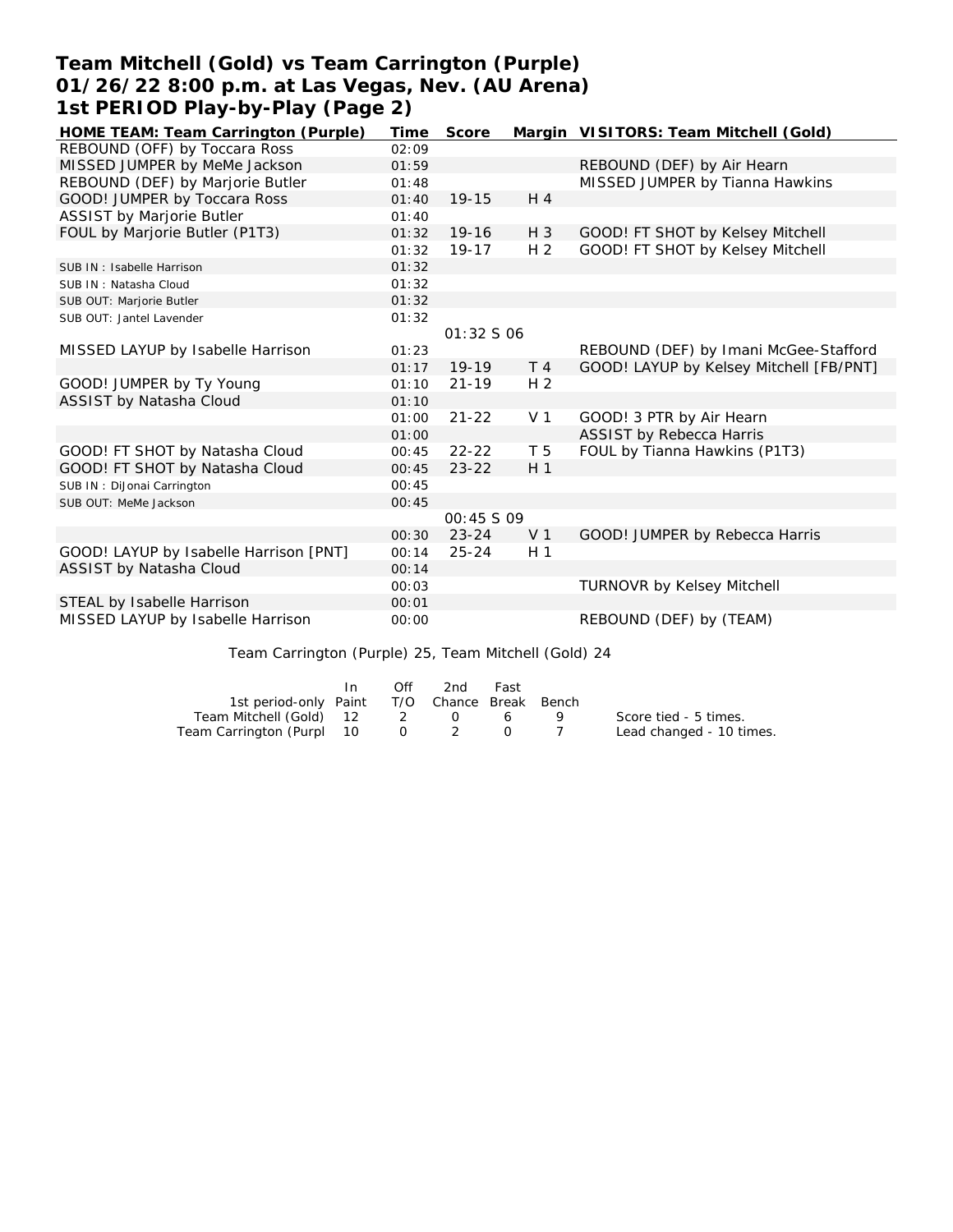# **Team Mitchell (Gold) vs Team Carrington (Purple) 01/26/22 8:00 p.m. at Las Vegas, Nev. (AU Arena) 2nd PERIOD Play-by-Play (Page 1)**

| HOME TEAM: Team Carrington (Purple)     | Time  | Score      |                | Margin VISITORS: Team Mitchell (Gold)  |
|-----------------------------------------|-------|------------|----------------|----------------------------------------|
| SUB IN: Ty Young                        | 10:00 |            |                | SUB IN: Air Hearn                      |
| SUB IN : Destinee Walker                | 10:00 |            |                | SUB IN: Antoinette Thompson            |
| SUB OUT: Dominique Wilson               | 10:00 |            |                | SUB IN: Rebecca Harris                 |
| SUB OUT: Jantel Lavender                | 10:00 |            |                | SUB OUT: Sydney Colson                 |
|                                         | 10:00 |            |                | SUB OUT: Kelsey Mitchell               |
|                                         | 10:00 |            |                | SUB OUT: Danielle L. McCray            |
|                                         | 09:52 |            |                | MISSED JUMPER by Air Hearn             |
|                                         | 09:52 |            |                | REBOUND (OFF) by Imani McGee-Stafford  |
|                                         | 09:45 |            |                | <b>TURNOVR by Rebecca Harris</b>       |
| GOOD! LAYUP by DiJonai Carrington [PNT] | 09:28 | $27 - 24$  | H 3            |                                        |
|                                         | 09:20 | $27 - 26$  | H <sub>1</sub> | GOOD! LAYUP by Antoinette Thompson [PN |
|                                         | 09:20 |            |                | <b>ASSIST by Rebecca Harris</b>        |
|                                         |       |            |                |                                        |
|                                         | 08:59 |            |                | FOUL by Tianna Hawkins (P2T4)          |
|                                         | 08:59 |            |                | SUB IN: Jessica Kuster                 |
|                                         | 08:59 |            |                | SUB OUT: Tianna Hawkins                |
|                                         |       | 08:59 P 41 |                |                                        |
| TURNOVR by Destinee Walker              | 08:56 |            |                |                                        |
|                                         | 08:54 |            |                | STEAL by Air Hearn                     |
|                                         | 08:51 | $27 - 28$  | V <sub>1</sub> | GOOD! LAYUP by Air Hearn [FB/PNT]      |
| MISSED JUMPER by Destinee Walker        | 08:32 |            |                | REBOUND (DEF) by Imani McGee-Stafford  |
|                                         | 08:25 |            |                | TURNOVR by Antoinette Thompson         |
| STEAL by Isabelle Harrison              | 08:23 |            |                |                                        |
| TURNOVR by Isabelle Harrison            | 08:21 |            |                |                                        |
|                                         | 08:20 |            |                | STEAL by Air Hearn                     |
|                                         | 08:18 | $27 - 30$  | $V_3$          | GOOD! LAYUP by Jessica Kuster [FB/PNT] |
|                                         | 08:18 |            |                | ASSIST by Air Hearn                    |
| SUB IN: Jantel Lavender                 | 08:05 |            |                | SUB IN : Danielle L. McCray            |
| SUB IN : Marjorie Butler                | 08:05 |            |                | SUB OUT: Antoinette Thompson           |
| SUB OUT: Isabelle Harrison              | 08:05 |            |                |                                        |
| SUB OUT: Destinee Walker                | 08:05 |            |                |                                        |
| MISSED LAYUP by DiJonai Carrington      | 08:00 |            |                |                                        |
| REBOUND (OFF) by Ty Young               | 08:00 |            |                |                                        |
| GOOD! LAYUP by Ty Young [PNT]           | 07:57 | 29-30      | V <sub>1</sub> |                                        |
| GOOD! FT SHOT by Ty Young               | 07:57 | $30 - 30$  | T 6            | FOUL by Imani McGee-Stafford (P1T5)    |
|                                         | 07:57 | $30 - 32$  | V <sub>2</sub> | GOOD! LAYUP by Jessica Kuster [PNT]    |
| SUB IN : MeMe Jackson                   | 07:57 |            |                |                                        |
|                                         | 07:57 |            |                |                                        |
| SUB OUT: Natasha Cloud                  |       | 07:57 S 01 |                |                                        |
|                                         |       |            |                |                                        |
| MISSED JUMPER by Marjorie Butler        | 07:50 |            |                |                                        |
| REBOUND (OFF) by Marjorie Butler        | 07:50 |            |                |                                        |
| MISSED 3 PTR by Natasha Cloud           | 07:41 |            |                | REBOUND (DEF) by Imani McGee-Stafford  |
|                                         | 07:31 |            |                | <b>TURNOVR by Rebecca Harris</b>       |
| STEAL by Marjorie Butler                | 07:29 |            |                |                                        |
| TURNOVR by Marjorie Butler              | 07:25 |            |                |                                        |
|                                         | 07:24 |            |                | STEAL by Danielle L. McCray            |
| REBOUND (DEF) by Jantel Lavender        | 07:20 |            |                | MISSED LAYUP by Danielle L. McCray     |
| TURNOVR by Natasha Cloud                | 07:10 |            |                |                                        |
| SUB IN: Natasha Cloud                   | 07:10 |            |                | SUB IN: Kelsey Mitchell                |
| SUB IN: Dominique Wilson                | 07:10 |            |                | SUB IN: Sydney Colson                  |
| SUB OUT: Ty Young                       | 07:10 |            |                | SUB OUT: Air Hearn                     |
| SUB OUT: Marjorie Butler                | 07:10 |            |                | SUB OUT: Rebecca Harris                |
|                                         | 06:54 | $30 - 34$  | V <sub>4</sub> | GOOD! JUMPER by Danielle L. McCray     |
|                                         | 06:54 |            |                | ASSIST by Sydney Colson                |
| MISSED LAYUP by Natasha Cloud           | 06:43 |            |                |                                        |
| REBOUND (OFF) by (TEAM)                 | 06:43 |            |                |                                        |
| MISSED LAYUP by DiJonai Carrington      | 06:24 |            |                | <b>BLOCK by Jessica Kuster</b>         |
|                                         | 06:21 |            |                | REBOUND (DEF) by Jessica Kuster        |
| FOUL by Natasha Cloud (P1T4)            | 06:13 |            |                |                                        |
|                                         |       | 06:13 P 26 |                |                                        |
|                                         | 05:39 | $30 - 36$  | V6             | GOOD! JUMPER by Sydney Colson          |
|                                         |       |            |                |                                        |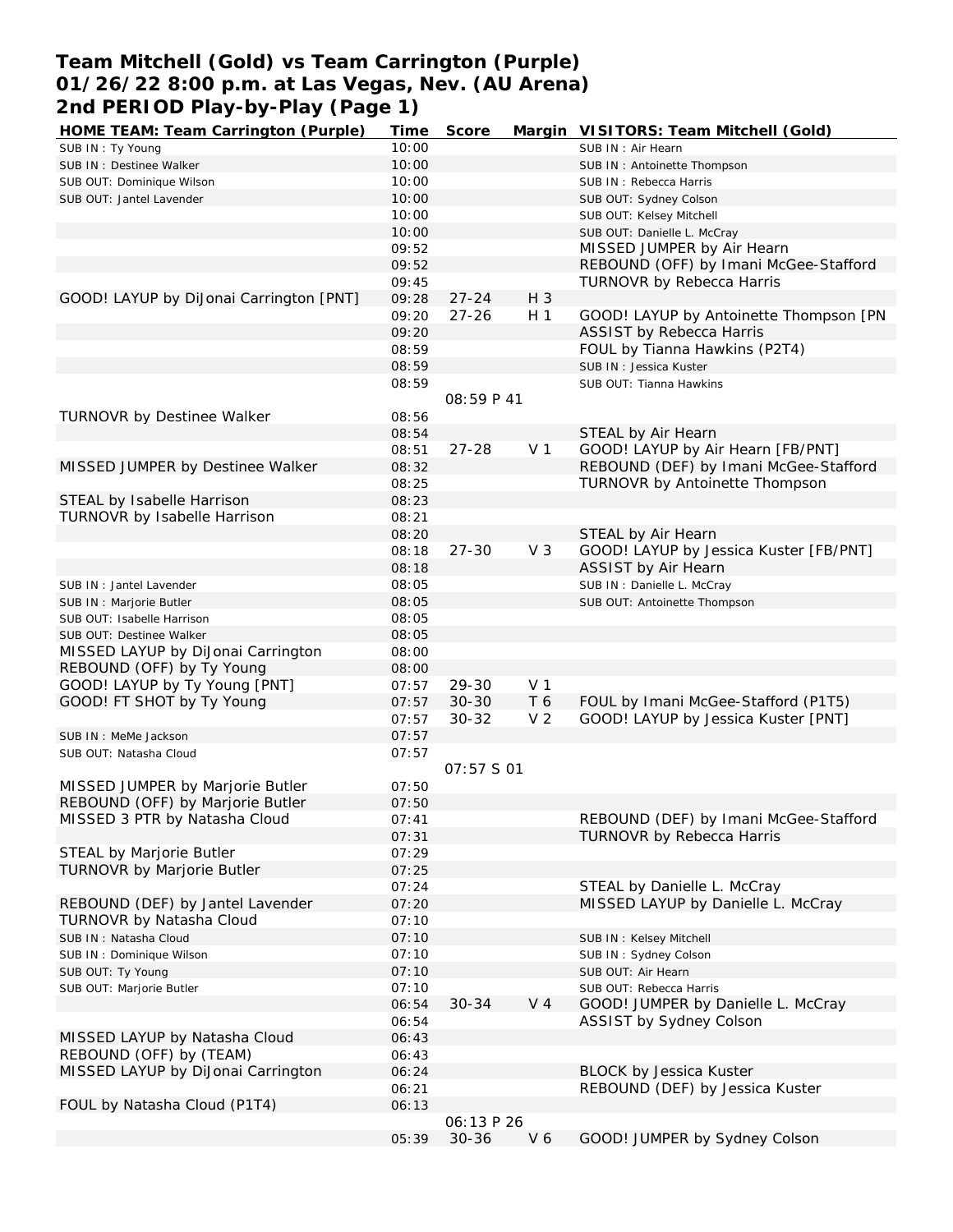### **Team Mitchell (Gold) vs Team Carrington (Purple) 01/26/22 8:00 p.m. at Las Vegas, Nev. (AU Arena) 2nd PERIOD Play-by-Play (Page 2)**

| HOME TEAM: Team Carrington (Purple) | Time  | Score      |                | Margin VISITORS: Team Mitchell (Gold)   |
|-------------------------------------|-------|------------|----------------|-----------------------------------------|
| GOOD! 3 PTR by MeMe Jackson         | 05:31 | $33 - 36$  | V <sub>3</sub> |                                         |
| ASSIST by Natasha Cloud             | 05:31 |            |                |                                         |
| REBOUND (DEF) by Jantel Lavender    | 05:21 |            |                | MISSED JUMPER by Danielle L. McCray     |
| MISSED LAYUP by Jantel Lavender     | 05:00 |            |                |                                         |
| REBOUND (OFF) by Jantel Lavender    | 05:00 |            |                |                                         |
| TIMEOUT media                       | 04:57 |            |                |                                         |
| TURNOVR by (TEAM)                   | 04:43 |            |                |                                         |
| FOUL by DiJonai Carrington (P1T5)   | 04:26 |            |                |                                         |
| SUB IN : Destinee Walker            | 04:26 |            |                | SUB IN: Tianna Hawkins                  |
| SUB OUT: Dominique Wilson           | 04:26 |            |                | SUB OUT: Imani McGee-Stafford           |
|                                     |       | 04:26 P 06 |                |                                         |
|                                     | 04:12 |            |                | MISSED JUMPER by Jessica Kuster         |
|                                     | 04:12 |            |                | REBOUND (OFF) by Danielle L. McCray     |
|                                     | 04:09 | 33-38      | V <sub>5</sub> | GOOD! LAYUP by Danielle L. McCray [PNT] |
| MISSED 3 PTR by Destinee Walker     | 04:00 |            |                | REBOUND (DEF) by Jessica Kuster         |
| REBOUND (DEF) by (TEAM)             | 03:43 |            |                | MISSED JUMPER by Kelsey Mitchell        |
| MISSED 3 PTR by MeMe Jackson        | 03:31 |            |                | REBOUND (DEF) by Kelsey Mitchell        |
|                                     | 03:20 |            |                | TURNOVR by Kelsey Mitchell              |
| STEAL by MeMe Jackson               | 03:18 |            |                |                                         |
| GOOD! 3 PTR by MeMe Jackson         | 03:11 | $36 - 38$  | V <sub>2</sub> |                                         |
| ASSIST by Natasha Cloud             | 03:11 |            |                |                                         |
|                                     | 02:44 | $36 - 40$  | V <sub>4</sub> | GOOD! LAYUP by Danielle L. McCray [PNT] |
|                                     | 02:44 |            |                | ASSIST by Sydney Colson                 |
| TURNOVR by DiJonai Carrington       | 02:35 |            |                |                                         |
|                                     | 02:33 |            |                | STEAL by Kelsey Mitchell                |
|                                     | 02:25 | $36 - 42$  | V6             | GOOD! LAYUP by Kelsey Mitchell [PNT]    |
| GOOD! LAYUP by Natasha Cloud [PNT]  | 02:11 | 38-42      | $V_4$          |                                         |
|                                     | 02:02 | 38-45      | V <sub>7</sub> | GOOD! 3 PTR by Kelsey Mitchell          |
|                                     | 02:02 |            |                | ASSIST by Sydney Colson                 |
| MISSED 3 PTR by Natasha Cloud       | 01:50 |            |                | REBOUND (DEF) by Danielle L. McCray     |
|                                     | 01:36 | 38-48      | V 10           | GOOD! 3 PTR by Tianna Hawkins           |
|                                     | 01:36 |            |                | <b>ASSIST by Kelsey Mitchell</b>        |
| MISSED 3 PTR by MeMe Jackson        | 01:18 |            |                |                                         |
| REBOUND (OFF) by DiJonai Carrington | 01:18 |            |                |                                         |
|                                     | 01:07 |            |                | FOUL by Tianna Hawkins (P3T6)           |
| SUB IN: Isabelle Harrison           | 01:07 |            |                | SUB IN: Imani McGee-Stafford            |
| SUB OUT: Jantel Lavender            | 01:07 |            |                | SUB OUT: Tianna Hawkins                 |
|                                     |       | 01:07 P 07 |                |                                         |
| MISSED 3 PTR by DiJonai Carrington  | 01:01 |            |                |                                         |
|                                     | 01:00 |            |                | <b>BLOCK by Jessica Kuster</b>          |
| REBOUND (OFF) by (TEAM)             | 00:59 |            |                |                                         |
| GOOD! LAYUP by Natasha Cloud [PNT]  | 00:55 | 40-48      | <b>V8</b>      |                                         |
|                                     | 00:27 |            |                | TURNOVR by (TEAM)                       |
| MISSED JUMPER by Natasha Cloud      | 00:06 |            |                |                                         |
| REBOUND (OFF) by Destinee Walker    | 00:06 |            |                |                                         |
| MISSED JUMPER by Destinee Walker    | 00:03 |            |                | REBOUND (DEF) by Imani McGee-Stafford   |
|                                     |       |            |                |                                         |

Team Mitchell (Gold) 48, Team Carrington (Purple) 40

|                                              | Off | 2nd | Fast |     |                        |
|----------------------------------------------|-----|-----|------|-----|------------------------|
| 2nd period-only Paint T/O Chance Break Bench |     |     |      |     |                        |
| Team Mitchell (Gold) 14                      | 10. | 2   |      | - 8 | Score tied - 1 time.   |
| Team Carrington (Purpl 8                     |     | 555 |      |     | Lead changed - 1 time. |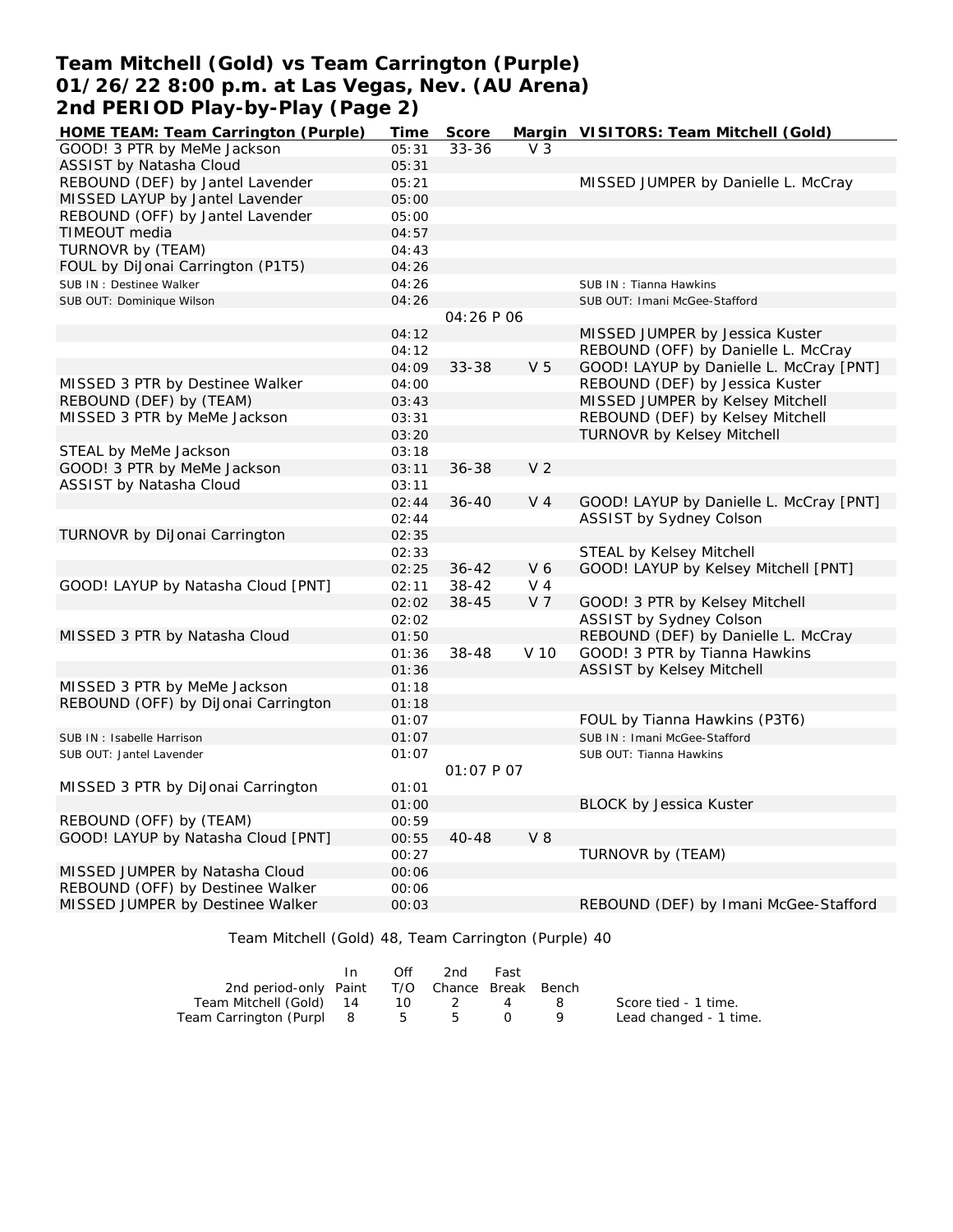# **Team Mitchell (Gold) vs Team Carrington (Purple) 01/26/22 8:00 p.m. at Las Vegas, Nev. (AU Arena) 3rd PERIOD Play-by-Play (Page 1)**

| HOME TEAM: Team Carrington (Purple)      | Time  | Score             |                 | Margin VISITORS: Team Mitchell (Gold)  |
|------------------------------------------|-------|-------------------|-----------------|----------------------------------------|
| SUB IN : MeMe Jackson                    | 10:00 |                   |                 |                                        |
| SUB OUT: Dominique Wilson                | 10:00 |                   |                 |                                        |
|                                          | 09:39 | 40-51             | V 11            | GOOD! 3 PTR by Sydney Colson           |
|                                          | 09:39 |                   |                 | ASSIST by Imani McGee-Stafford         |
| GOOD! JUMPER by Jantel Lavender          | 09:22 | 42-51             | V <sub>9</sub>  |                                        |
|                                          |       |                   |                 |                                        |
| ASSIST by Natasha Cloud                  | 09:22 |                   |                 |                                        |
|                                          | 08:58 |                   |                 | TURNOVR by Tianna Hawkins              |
| STEAL by Natasha Cloud                   | 08:56 |                   |                 |                                        |
| GOOD! LAYUP by Natasha Cloud [FB/PNT]    | 08:53 | $44 - 51$         | V <sub>7</sub>  |                                        |
|                                          | 08:42 |                   |                 | TURNOVR by Sydney Colson               |
|                                          | 08:28 |                   |                 | FOUL by Sydney Colson (P2T1)           |
|                                          |       | 08:28 P 41        |                 |                                        |
| MISSED JUMPER by DiJonai Carrington      |       |                   |                 | REBOUND (DEF) by Imani McGee-Stafford  |
|                                          | 08:24 |                   |                 |                                        |
|                                          | 08:14 |                   |                 | <b>TURNOVR by Kelsey Mitchell</b>      |
| STEAL by Isabelle Harrison               | 08:12 |                   |                 |                                        |
| GOOD! LAYUP by Isabelle Harrison [FB/PNT | 08:09 | $46 - 51$         | V <sub>5</sub>  |                                        |
|                                          | 07:57 |                   |                 | TURNOVR by Sydney Colson               |
| STEAL by DiJonai Carrington              | 07:55 |                   |                 |                                        |
| TURNOVR by DiJonai Carrington            | 07:53 |                   |                 |                                        |
|                                          |       |                   |                 | STEAL by Sydney Colson                 |
|                                          | 07:51 |                   |                 |                                        |
| REBOUND (DEF) by Jantel Lavender         | 07:48 |                   |                 | MISSED JUMPER by Kelsey Mitchell       |
| MISSED JUMPER by Isabelle Harrison       | 07:34 |                   |                 | REBOUND (DEF) by Tianna Hawkins        |
|                                          | 07:28 | 46-54             | $V_8$           | GOOD! 3 PTR by Tianna Hawkins          |
|                                          | 07:28 |                   |                 | ASSIST by Sydney Colson                |
| MISSED JUMPER by Natasha Cloud           | 07:09 |                   |                 | REBOUND (DEF) by Imani McGee-Stafford  |
|                                          | 07:02 |                   |                 | MISSED LAYUP by Danielle L. McCray     |
|                                          | 07:02 |                   |                 | REBOUND (OFF) by Tianna Hawkins        |
|                                          |       |                   |                 |                                        |
|                                          | 06:56 | 46-56             | V 10            | GOOD! LAYUP by Tianna Hawkins [PNT]    |
| MISSED LAYUP by Natasha Cloud            | 06:37 |                   |                 |                                        |
| REBOUND (OFF) by Isabelle Harrison       | 06:37 |                   |                 |                                        |
|                                          | 06:33 |                   |                 | SUB IN: Air Hearn                      |
|                                          | 06:33 |                   |                 | SUB IN: Rebecca Harris                 |
|                                          | 06:33 |                   |                 | SUB OUT: Sydney Colson                 |
|                                          | 06:33 |                   |                 | SUB OUT: Danielle L. McCray            |
|                                          |       |                   | $V_8$           |                                        |
| GOOD! LAYUP by Isabelle Harrison [PNT]   | 06:26 | 48-56             |                 |                                        |
| REBOUND (DEF) by Natasha Cloud           | 06:10 |                   |                 | MISSED 3 PTR by Rebecca Harris         |
| MISSED 3 PTR by Natasha Cloud            | 05:56 |                   |                 | REBOUND (DEF) by Rebecca Harris        |
| FOUL by DiJonai Carrington (P2T1)        | 05:44 |                   |                 | MISSED FT SHOT by Tianna Hawkins       |
|                                          | 05:44 |                   |                 | REBOUND (OFF) by (DEADBALL)            |
|                                          | 05:44 | 48-57             | V <sub>9</sub>  | GOOD! FT SHOT by Tianna Hawkins        |
|                                          |       | <i>05:44 S 21</i> |                 |                                        |
| TURNOVR by DiJonai Carrington            | 05:33 |                   |                 |                                        |
|                                          | 05:32 |                   |                 | STEAL by Kelsey Mitchell               |
|                                          |       |                   |                 |                                        |
|                                          | 05:28 | 48-59             | V <sub>11</sub> | GOOD! LAYUP by Tianna Hawkins [FB/PNT] |
| MISSED JUMPER by Isabelle Harrison       | 05:16 |                   |                 | REBOUND (DEF) by Kelsey Mitchell       |
| BLOCK by Isabelle Harrison               | 05:10 |                   |                 | MISSED LAYUP by Air Hearn              |
|                                          | 05:10 |                   |                 | REBOUND (OFF) by (TEAM)                |
|                                          | 05:10 |                   |                 | SUB IN: Jessica Kuster                 |
|                                          | 05:10 |                   |                 | SUB OUT: Tianna Hawkins                |
|                                          | 04:59 | 48-61             | V 13            | GOOD! LAYUP by Air Hearn [PNT]         |
|                                          |       |                   |                 | GOOD! FT SHOT by Air Hearn             |
| FOUL by Isabelle Harrison (P2T2)         | 04:59 | 48-62             | V 14            |                                        |
| SUB IN: Ty Young                         | 04:59 |                   |                 |                                        |
| SUB OUT: Jantel Lavender                 | 04:59 |                   |                 |                                        |
|                                          |       | 04:59 S 75        |                 |                                        |
| GOOD! LAYUP by DiJonai Carrington [PNT]  | 04:50 | 50-62             | V 12            |                                        |
|                                          | 04:35 |                   |                 | <b>TURNOVR by Kelsey Mitchell</b>      |
| STEAL by DiJonai Carrington              | 04:33 |                   |                 |                                        |
| GOOD! 3 PTR by DiJonai Carrington        | 04:26 | $53 - 62$         | V <sub>9</sub>  |                                        |
| ASSIST by MeMe Jackson                   |       |                   |                 |                                        |
|                                          | 04:26 |                   |                 |                                        |
|                                          | 03:58 | 53-64             | V 11            | GOOD! JUMPER by Imani McGee-Stafford   |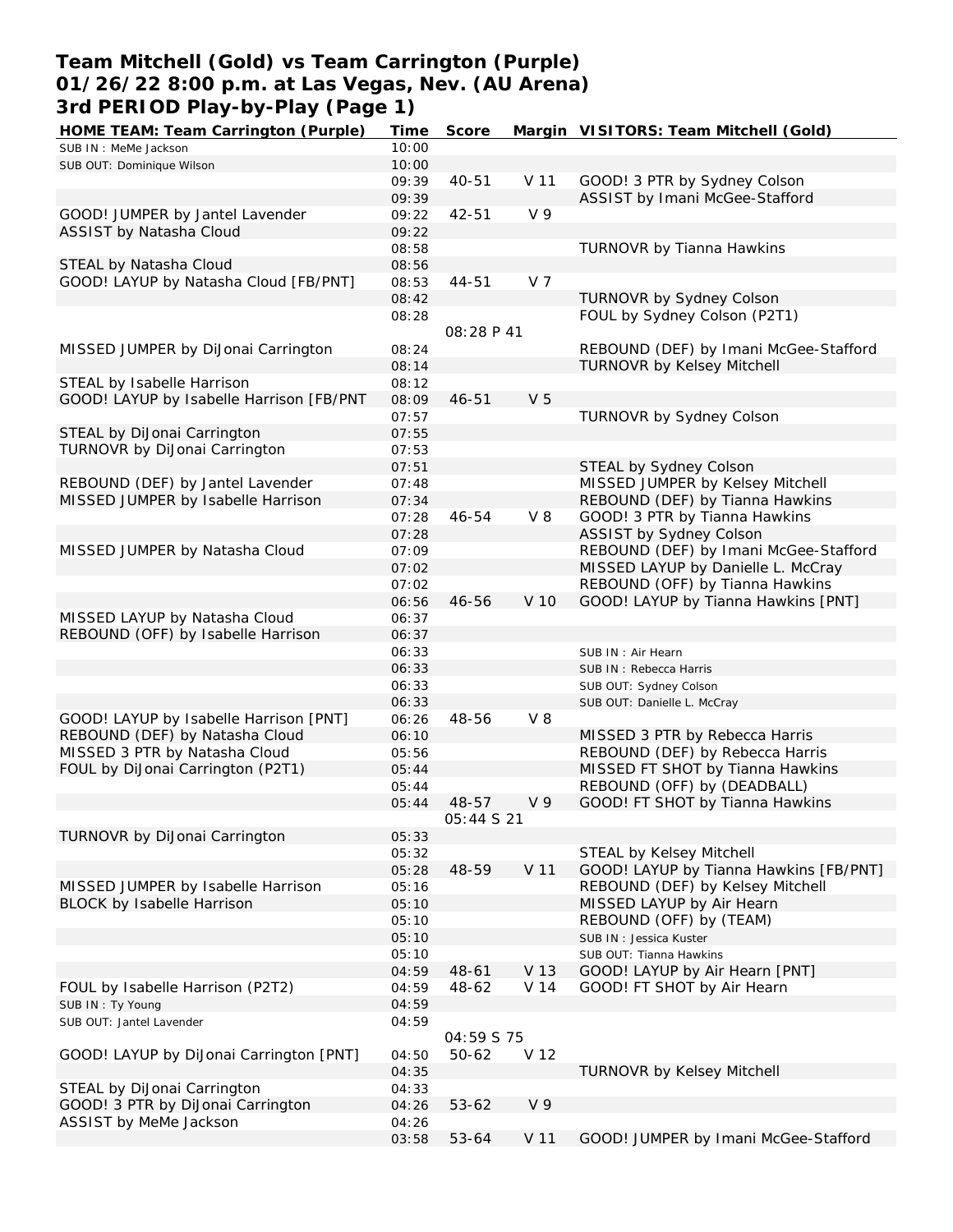### **Team Mitchell (Gold) vs Team Carrington (Purple) 01/26/22 8:00 p.m. at Las Vegas, Nev. (AU Arena) 3rd PERIOD Play-by-Play (Page 2)**

| GOOD! LAYUP by Isabelle Harrison [PNT]<br>V <sub>9</sub><br>55-64<br>03:45<br>ASSIST by Natasha Cloud<br>03:45<br>REBOUND (DEF) by Ty Young<br>MISSED 3 PTR by Air Hearn<br>03:35<br>V <sub>7</sub><br>GOOD! JUMPER by Isabelle Harrison<br>$57 - 64$<br>03:20<br>ASSIST by Natasha Cloud<br>03:20<br>FOUL by Ty Young (P1T3)<br>03:07<br>TIMEOUT media<br>03:07<br>$57 - 65$<br>$V_8$<br>GOOD! FT SHOT by Kelsey Mitchell<br>03:07<br>V <sub>9</sub><br>57-66<br>GOOD! FT SHOT by Kelsey Mitchell<br>03:07<br>03:07<br>SUB IN: Danielle L. McCray<br>SUB IN : Destinee Walker<br>03:07<br>SUB OUT: Imani McGee-Stafford<br>SUB OUT: MeMe Jackson<br>03:07 S 06<br>MISSED FT SHOT by Isabelle Harrison<br>FOUL by Air Hearn (P1T2)<br>02:55<br>REBOUND (OFF) by (DEADBALL)<br>02:55<br>GOOD! FT SHOT by Isabelle Harrison<br>$V_8$<br>58-66<br>02:55<br>02:55 S 02<br><b>BLOCK by Isabelle Harrison</b><br>MISSED JUMPER by Jessica Kuster<br>02:43<br>REBOUND (DEF) by Ty Young<br>02:40<br>V6<br>GOOD! LAYUP by Isabelle Harrison [PNT]<br>60-66<br>02:34<br>MISSED FT SHOT by Isabelle Harrison<br>FOUL by Danielle L. McCray (P1T3)<br>02:34<br>REBOUND (OFF) by Isabelle Harrison<br>02:34<br>02:34<br>SUB IN: Tianna Hawkins<br>02:34<br>SUB OUT: Jessica Kuster<br>02:34 S 02<br>MISSED 3 PTR by DiJonai Carrington<br>REBOUND (DEF) by Air Hearn<br>02:32<br>MISSED LAYUP by Danielle L. McCray<br>02:22<br>02:22<br>REBOUND (OFF) by Danielle L. McCray<br>$V_8$<br>GOOD! LAYUP by Danielle L. McCray [PNT]<br>02:20<br>60-68<br>FOUL by Isabelle Harrison (P3T4)<br>MISSED FT SHOT by Danielle L. McCray<br>02:17<br>REBOUND (DEF) by Ty Young<br>02:17<br>02:17 \$ 26<br>MISSED FT SHOT by DiJonai Carrington<br>FOUL by Air Hearn (P2T4)<br>02:03<br>REBOUND (OFF) by (DEADBALL)<br>02:03<br>GOOD! FT SHOT by DiJonai Carrington<br>02:03<br>$61 - 68$<br>V 7<br>02:03<br>SUB IN: Sydney Colson<br>02:03<br>SUB OUT: Air Hearn<br>02:03 \$ 41<br>MISSED 3 PTR by Tianna Hawkins<br>01:45<br>REBOUND (OFF) by Rebecca Harris<br>01:45<br>REBOUND (DEF) by Ty Young<br>MISSED LAYUP by Rebecca Harris<br>01:39<br>GOOD! LAYUP by Natasha Cloud [PNT]<br>01:30<br>63-68<br>V <sub>5</sub><br>ASSIST by Isabelle Harrison<br>01:30<br>V <sub>7</sub><br>63-70<br>GOOD! LAYUP by Rebecca Harris [PNT]<br>01:16<br>REBOUND (DEF) by Rebecca Harris<br>MISSED JUMPER by Natasha Cloud<br>01:03<br>MISSED JUMPER by Danielle L. McCray<br>00:53<br>REBOUND (OFF) by Tianna Hawkins<br>00:53<br>63-72<br>V <sub>9</sub><br>GOOD! LAYUP by Tianna Hawkins [PNT]<br>00:48<br>MISSED LAYUP by Isabelle Harrison<br>00:31<br>MISSED LAYUP by DiJonai Carrington<br>00:26<br>REBOUND (OFF) by DiJonai Carrington<br>00:26<br>REBOUND (OFF) by DiJonai Carrington<br>00:26<br>MISSED LAYUP by DiJonai Carrington<br>00:26<br>REBOUND (OFF) by (TEAM)<br>00:26<br>SUB IN : Jantel Lavender<br>00:26<br>00:26<br>SUB OUT: Isabelle Harrison<br>GOOD! LAYUP by Jantel Lavender [PNT]<br>65-72<br>V <sub>7</sub><br>00:21<br>ASSIST by Natasha Cloud<br>00:21<br>BLOCK by Jantel Lavender<br>MISSED LAYUP by Danielle L. McCray<br>00:01<br>REBOUND (DEF) by DiJonai Carrington<br>00:00 | HOME TEAM: Team Carrington (Purple) | Time | Score | Margin VISITORS: Team Mitchell (Gold) |
|-----------------------------------------------------------------------------------------------------------------------------------------------------------------------------------------------------------------------------------------------------------------------------------------------------------------------------------------------------------------------------------------------------------------------------------------------------------------------------------------------------------------------------------------------------------------------------------------------------------------------------------------------------------------------------------------------------------------------------------------------------------------------------------------------------------------------------------------------------------------------------------------------------------------------------------------------------------------------------------------------------------------------------------------------------------------------------------------------------------------------------------------------------------------------------------------------------------------------------------------------------------------------------------------------------------------------------------------------------------------------------------------------------------------------------------------------------------------------------------------------------------------------------------------------------------------------------------------------------------------------------------------------------------------------------------------------------------------------------------------------------------------------------------------------------------------------------------------------------------------------------------------------------------------------------------------------------------------------------------------------------------------------------------------------------------------------------------------------------------------------------------------------------------------------------------------------------------------------------------------------------------------------------------------------------------------------------------------------------------------------------------------------------------------------------------------------------------------------------------------------------------------------------------------------------------------------------------------------------------------------------------------------------------------------------------------------------------------------------------------------------------------------------------------------------------------------------------------------------------------------------------------------------------------------------------------------------------------------------------------------------------------------------------------------------------------------------------------------------------------------------------------------------------------------------------|-------------------------------------|------|-------|---------------------------------------|
|                                                                                                                                                                                                                                                                                                                                                                                                                                                                                                                                                                                                                                                                                                                                                                                                                                                                                                                                                                                                                                                                                                                                                                                                                                                                                                                                                                                                                                                                                                                                                                                                                                                                                                                                                                                                                                                                                                                                                                                                                                                                                                                                                                                                                                                                                                                                                                                                                                                                                                                                                                                                                                                                                                                                                                                                                                                                                                                                                                                                                                                                                                                                                                                   |                                     |      |       |                                       |
|                                                                                                                                                                                                                                                                                                                                                                                                                                                                                                                                                                                                                                                                                                                                                                                                                                                                                                                                                                                                                                                                                                                                                                                                                                                                                                                                                                                                                                                                                                                                                                                                                                                                                                                                                                                                                                                                                                                                                                                                                                                                                                                                                                                                                                                                                                                                                                                                                                                                                                                                                                                                                                                                                                                                                                                                                                                                                                                                                                                                                                                                                                                                                                                   |                                     |      |       |                                       |
|                                                                                                                                                                                                                                                                                                                                                                                                                                                                                                                                                                                                                                                                                                                                                                                                                                                                                                                                                                                                                                                                                                                                                                                                                                                                                                                                                                                                                                                                                                                                                                                                                                                                                                                                                                                                                                                                                                                                                                                                                                                                                                                                                                                                                                                                                                                                                                                                                                                                                                                                                                                                                                                                                                                                                                                                                                                                                                                                                                                                                                                                                                                                                                                   |                                     |      |       |                                       |
|                                                                                                                                                                                                                                                                                                                                                                                                                                                                                                                                                                                                                                                                                                                                                                                                                                                                                                                                                                                                                                                                                                                                                                                                                                                                                                                                                                                                                                                                                                                                                                                                                                                                                                                                                                                                                                                                                                                                                                                                                                                                                                                                                                                                                                                                                                                                                                                                                                                                                                                                                                                                                                                                                                                                                                                                                                                                                                                                                                                                                                                                                                                                                                                   |                                     |      |       |                                       |
|                                                                                                                                                                                                                                                                                                                                                                                                                                                                                                                                                                                                                                                                                                                                                                                                                                                                                                                                                                                                                                                                                                                                                                                                                                                                                                                                                                                                                                                                                                                                                                                                                                                                                                                                                                                                                                                                                                                                                                                                                                                                                                                                                                                                                                                                                                                                                                                                                                                                                                                                                                                                                                                                                                                                                                                                                                                                                                                                                                                                                                                                                                                                                                                   |                                     |      |       |                                       |
|                                                                                                                                                                                                                                                                                                                                                                                                                                                                                                                                                                                                                                                                                                                                                                                                                                                                                                                                                                                                                                                                                                                                                                                                                                                                                                                                                                                                                                                                                                                                                                                                                                                                                                                                                                                                                                                                                                                                                                                                                                                                                                                                                                                                                                                                                                                                                                                                                                                                                                                                                                                                                                                                                                                                                                                                                                                                                                                                                                                                                                                                                                                                                                                   |                                     |      |       |                                       |
|                                                                                                                                                                                                                                                                                                                                                                                                                                                                                                                                                                                                                                                                                                                                                                                                                                                                                                                                                                                                                                                                                                                                                                                                                                                                                                                                                                                                                                                                                                                                                                                                                                                                                                                                                                                                                                                                                                                                                                                                                                                                                                                                                                                                                                                                                                                                                                                                                                                                                                                                                                                                                                                                                                                                                                                                                                                                                                                                                                                                                                                                                                                                                                                   |                                     |      |       |                                       |
|                                                                                                                                                                                                                                                                                                                                                                                                                                                                                                                                                                                                                                                                                                                                                                                                                                                                                                                                                                                                                                                                                                                                                                                                                                                                                                                                                                                                                                                                                                                                                                                                                                                                                                                                                                                                                                                                                                                                                                                                                                                                                                                                                                                                                                                                                                                                                                                                                                                                                                                                                                                                                                                                                                                                                                                                                                                                                                                                                                                                                                                                                                                                                                                   |                                     |      |       |                                       |
|                                                                                                                                                                                                                                                                                                                                                                                                                                                                                                                                                                                                                                                                                                                                                                                                                                                                                                                                                                                                                                                                                                                                                                                                                                                                                                                                                                                                                                                                                                                                                                                                                                                                                                                                                                                                                                                                                                                                                                                                                                                                                                                                                                                                                                                                                                                                                                                                                                                                                                                                                                                                                                                                                                                                                                                                                                                                                                                                                                                                                                                                                                                                                                                   |                                     |      |       |                                       |
|                                                                                                                                                                                                                                                                                                                                                                                                                                                                                                                                                                                                                                                                                                                                                                                                                                                                                                                                                                                                                                                                                                                                                                                                                                                                                                                                                                                                                                                                                                                                                                                                                                                                                                                                                                                                                                                                                                                                                                                                                                                                                                                                                                                                                                                                                                                                                                                                                                                                                                                                                                                                                                                                                                                                                                                                                                                                                                                                                                                                                                                                                                                                                                                   |                                     |      |       |                                       |
|                                                                                                                                                                                                                                                                                                                                                                                                                                                                                                                                                                                                                                                                                                                                                                                                                                                                                                                                                                                                                                                                                                                                                                                                                                                                                                                                                                                                                                                                                                                                                                                                                                                                                                                                                                                                                                                                                                                                                                                                                                                                                                                                                                                                                                                                                                                                                                                                                                                                                                                                                                                                                                                                                                                                                                                                                                                                                                                                                                                                                                                                                                                                                                                   |                                     |      |       |                                       |
|                                                                                                                                                                                                                                                                                                                                                                                                                                                                                                                                                                                                                                                                                                                                                                                                                                                                                                                                                                                                                                                                                                                                                                                                                                                                                                                                                                                                                                                                                                                                                                                                                                                                                                                                                                                                                                                                                                                                                                                                                                                                                                                                                                                                                                                                                                                                                                                                                                                                                                                                                                                                                                                                                                                                                                                                                                                                                                                                                                                                                                                                                                                                                                                   |                                     |      |       |                                       |
|                                                                                                                                                                                                                                                                                                                                                                                                                                                                                                                                                                                                                                                                                                                                                                                                                                                                                                                                                                                                                                                                                                                                                                                                                                                                                                                                                                                                                                                                                                                                                                                                                                                                                                                                                                                                                                                                                                                                                                                                                                                                                                                                                                                                                                                                                                                                                                                                                                                                                                                                                                                                                                                                                                                                                                                                                                                                                                                                                                                                                                                                                                                                                                                   |                                     |      |       |                                       |
|                                                                                                                                                                                                                                                                                                                                                                                                                                                                                                                                                                                                                                                                                                                                                                                                                                                                                                                                                                                                                                                                                                                                                                                                                                                                                                                                                                                                                                                                                                                                                                                                                                                                                                                                                                                                                                                                                                                                                                                                                                                                                                                                                                                                                                                                                                                                                                                                                                                                                                                                                                                                                                                                                                                                                                                                                                                                                                                                                                                                                                                                                                                                                                                   |                                     |      |       |                                       |
|                                                                                                                                                                                                                                                                                                                                                                                                                                                                                                                                                                                                                                                                                                                                                                                                                                                                                                                                                                                                                                                                                                                                                                                                                                                                                                                                                                                                                                                                                                                                                                                                                                                                                                                                                                                                                                                                                                                                                                                                                                                                                                                                                                                                                                                                                                                                                                                                                                                                                                                                                                                                                                                                                                                                                                                                                                                                                                                                                                                                                                                                                                                                                                                   |                                     |      |       |                                       |
|                                                                                                                                                                                                                                                                                                                                                                                                                                                                                                                                                                                                                                                                                                                                                                                                                                                                                                                                                                                                                                                                                                                                                                                                                                                                                                                                                                                                                                                                                                                                                                                                                                                                                                                                                                                                                                                                                                                                                                                                                                                                                                                                                                                                                                                                                                                                                                                                                                                                                                                                                                                                                                                                                                                                                                                                                                                                                                                                                                                                                                                                                                                                                                                   |                                     |      |       |                                       |
|                                                                                                                                                                                                                                                                                                                                                                                                                                                                                                                                                                                                                                                                                                                                                                                                                                                                                                                                                                                                                                                                                                                                                                                                                                                                                                                                                                                                                                                                                                                                                                                                                                                                                                                                                                                                                                                                                                                                                                                                                                                                                                                                                                                                                                                                                                                                                                                                                                                                                                                                                                                                                                                                                                                                                                                                                                                                                                                                                                                                                                                                                                                                                                                   |                                     |      |       |                                       |
|                                                                                                                                                                                                                                                                                                                                                                                                                                                                                                                                                                                                                                                                                                                                                                                                                                                                                                                                                                                                                                                                                                                                                                                                                                                                                                                                                                                                                                                                                                                                                                                                                                                                                                                                                                                                                                                                                                                                                                                                                                                                                                                                                                                                                                                                                                                                                                                                                                                                                                                                                                                                                                                                                                                                                                                                                                                                                                                                                                                                                                                                                                                                                                                   |                                     |      |       |                                       |
|                                                                                                                                                                                                                                                                                                                                                                                                                                                                                                                                                                                                                                                                                                                                                                                                                                                                                                                                                                                                                                                                                                                                                                                                                                                                                                                                                                                                                                                                                                                                                                                                                                                                                                                                                                                                                                                                                                                                                                                                                                                                                                                                                                                                                                                                                                                                                                                                                                                                                                                                                                                                                                                                                                                                                                                                                                                                                                                                                                                                                                                                                                                                                                                   |                                     |      |       |                                       |
|                                                                                                                                                                                                                                                                                                                                                                                                                                                                                                                                                                                                                                                                                                                                                                                                                                                                                                                                                                                                                                                                                                                                                                                                                                                                                                                                                                                                                                                                                                                                                                                                                                                                                                                                                                                                                                                                                                                                                                                                                                                                                                                                                                                                                                                                                                                                                                                                                                                                                                                                                                                                                                                                                                                                                                                                                                                                                                                                                                                                                                                                                                                                                                                   |                                     |      |       |                                       |
|                                                                                                                                                                                                                                                                                                                                                                                                                                                                                                                                                                                                                                                                                                                                                                                                                                                                                                                                                                                                                                                                                                                                                                                                                                                                                                                                                                                                                                                                                                                                                                                                                                                                                                                                                                                                                                                                                                                                                                                                                                                                                                                                                                                                                                                                                                                                                                                                                                                                                                                                                                                                                                                                                                                                                                                                                                                                                                                                                                                                                                                                                                                                                                                   |                                     |      |       |                                       |
|                                                                                                                                                                                                                                                                                                                                                                                                                                                                                                                                                                                                                                                                                                                                                                                                                                                                                                                                                                                                                                                                                                                                                                                                                                                                                                                                                                                                                                                                                                                                                                                                                                                                                                                                                                                                                                                                                                                                                                                                                                                                                                                                                                                                                                                                                                                                                                                                                                                                                                                                                                                                                                                                                                                                                                                                                                                                                                                                                                                                                                                                                                                                                                                   |                                     |      |       |                                       |
|                                                                                                                                                                                                                                                                                                                                                                                                                                                                                                                                                                                                                                                                                                                                                                                                                                                                                                                                                                                                                                                                                                                                                                                                                                                                                                                                                                                                                                                                                                                                                                                                                                                                                                                                                                                                                                                                                                                                                                                                                                                                                                                                                                                                                                                                                                                                                                                                                                                                                                                                                                                                                                                                                                                                                                                                                                                                                                                                                                                                                                                                                                                                                                                   |                                     |      |       |                                       |
|                                                                                                                                                                                                                                                                                                                                                                                                                                                                                                                                                                                                                                                                                                                                                                                                                                                                                                                                                                                                                                                                                                                                                                                                                                                                                                                                                                                                                                                                                                                                                                                                                                                                                                                                                                                                                                                                                                                                                                                                                                                                                                                                                                                                                                                                                                                                                                                                                                                                                                                                                                                                                                                                                                                                                                                                                                                                                                                                                                                                                                                                                                                                                                                   |                                     |      |       |                                       |
|                                                                                                                                                                                                                                                                                                                                                                                                                                                                                                                                                                                                                                                                                                                                                                                                                                                                                                                                                                                                                                                                                                                                                                                                                                                                                                                                                                                                                                                                                                                                                                                                                                                                                                                                                                                                                                                                                                                                                                                                                                                                                                                                                                                                                                                                                                                                                                                                                                                                                                                                                                                                                                                                                                                                                                                                                                                                                                                                                                                                                                                                                                                                                                                   |                                     |      |       |                                       |
|                                                                                                                                                                                                                                                                                                                                                                                                                                                                                                                                                                                                                                                                                                                                                                                                                                                                                                                                                                                                                                                                                                                                                                                                                                                                                                                                                                                                                                                                                                                                                                                                                                                                                                                                                                                                                                                                                                                                                                                                                                                                                                                                                                                                                                                                                                                                                                                                                                                                                                                                                                                                                                                                                                                                                                                                                                                                                                                                                                                                                                                                                                                                                                                   |                                     |      |       |                                       |
|                                                                                                                                                                                                                                                                                                                                                                                                                                                                                                                                                                                                                                                                                                                                                                                                                                                                                                                                                                                                                                                                                                                                                                                                                                                                                                                                                                                                                                                                                                                                                                                                                                                                                                                                                                                                                                                                                                                                                                                                                                                                                                                                                                                                                                                                                                                                                                                                                                                                                                                                                                                                                                                                                                                                                                                                                                                                                                                                                                                                                                                                                                                                                                                   |                                     |      |       |                                       |
|                                                                                                                                                                                                                                                                                                                                                                                                                                                                                                                                                                                                                                                                                                                                                                                                                                                                                                                                                                                                                                                                                                                                                                                                                                                                                                                                                                                                                                                                                                                                                                                                                                                                                                                                                                                                                                                                                                                                                                                                                                                                                                                                                                                                                                                                                                                                                                                                                                                                                                                                                                                                                                                                                                                                                                                                                                                                                                                                                                                                                                                                                                                                                                                   |                                     |      |       |                                       |
|                                                                                                                                                                                                                                                                                                                                                                                                                                                                                                                                                                                                                                                                                                                                                                                                                                                                                                                                                                                                                                                                                                                                                                                                                                                                                                                                                                                                                                                                                                                                                                                                                                                                                                                                                                                                                                                                                                                                                                                                                                                                                                                                                                                                                                                                                                                                                                                                                                                                                                                                                                                                                                                                                                                                                                                                                                                                                                                                                                                                                                                                                                                                                                                   |                                     |      |       |                                       |
|                                                                                                                                                                                                                                                                                                                                                                                                                                                                                                                                                                                                                                                                                                                                                                                                                                                                                                                                                                                                                                                                                                                                                                                                                                                                                                                                                                                                                                                                                                                                                                                                                                                                                                                                                                                                                                                                                                                                                                                                                                                                                                                                                                                                                                                                                                                                                                                                                                                                                                                                                                                                                                                                                                                                                                                                                                                                                                                                                                                                                                                                                                                                                                                   |                                     |      |       |                                       |
|                                                                                                                                                                                                                                                                                                                                                                                                                                                                                                                                                                                                                                                                                                                                                                                                                                                                                                                                                                                                                                                                                                                                                                                                                                                                                                                                                                                                                                                                                                                                                                                                                                                                                                                                                                                                                                                                                                                                                                                                                                                                                                                                                                                                                                                                                                                                                                                                                                                                                                                                                                                                                                                                                                                                                                                                                                                                                                                                                                                                                                                                                                                                                                                   |                                     |      |       |                                       |
|                                                                                                                                                                                                                                                                                                                                                                                                                                                                                                                                                                                                                                                                                                                                                                                                                                                                                                                                                                                                                                                                                                                                                                                                                                                                                                                                                                                                                                                                                                                                                                                                                                                                                                                                                                                                                                                                                                                                                                                                                                                                                                                                                                                                                                                                                                                                                                                                                                                                                                                                                                                                                                                                                                                                                                                                                                                                                                                                                                                                                                                                                                                                                                                   |                                     |      |       |                                       |
|                                                                                                                                                                                                                                                                                                                                                                                                                                                                                                                                                                                                                                                                                                                                                                                                                                                                                                                                                                                                                                                                                                                                                                                                                                                                                                                                                                                                                                                                                                                                                                                                                                                                                                                                                                                                                                                                                                                                                                                                                                                                                                                                                                                                                                                                                                                                                                                                                                                                                                                                                                                                                                                                                                                                                                                                                                                                                                                                                                                                                                                                                                                                                                                   |                                     |      |       |                                       |
|                                                                                                                                                                                                                                                                                                                                                                                                                                                                                                                                                                                                                                                                                                                                                                                                                                                                                                                                                                                                                                                                                                                                                                                                                                                                                                                                                                                                                                                                                                                                                                                                                                                                                                                                                                                                                                                                                                                                                                                                                                                                                                                                                                                                                                                                                                                                                                                                                                                                                                                                                                                                                                                                                                                                                                                                                                                                                                                                                                                                                                                                                                                                                                                   |                                     |      |       |                                       |
|                                                                                                                                                                                                                                                                                                                                                                                                                                                                                                                                                                                                                                                                                                                                                                                                                                                                                                                                                                                                                                                                                                                                                                                                                                                                                                                                                                                                                                                                                                                                                                                                                                                                                                                                                                                                                                                                                                                                                                                                                                                                                                                                                                                                                                                                                                                                                                                                                                                                                                                                                                                                                                                                                                                                                                                                                                                                                                                                                                                                                                                                                                                                                                                   |                                     |      |       |                                       |
|                                                                                                                                                                                                                                                                                                                                                                                                                                                                                                                                                                                                                                                                                                                                                                                                                                                                                                                                                                                                                                                                                                                                                                                                                                                                                                                                                                                                                                                                                                                                                                                                                                                                                                                                                                                                                                                                                                                                                                                                                                                                                                                                                                                                                                                                                                                                                                                                                                                                                                                                                                                                                                                                                                                                                                                                                                                                                                                                                                                                                                                                                                                                                                                   |                                     |      |       |                                       |
|                                                                                                                                                                                                                                                                                                                                                                                                                                                                                                                                                                                                                                                                                                                                                                                                                                                                                                                                                                                                                                                                                                                                                                                                                                                                                                                                                                                                                                                                                                                                                                                                                                                                                                                                                                                                                                                                                                                                                                                                                                                                                                                                                                                                                                                                                                                                                                                                                                                                                                                                                                                                                                                                                                                                                                                                                                                                                                                                                                                                                                                                                                                                                                                   |                                     |      |       |                                       |
|                                                                                                                                                                                                                                                                                                                                                                                                                                                                                                                                                                                                                                                                                                                                                                                                                                                                                                                                                                                                                                                                                                                                                                                                                                                                                                                                                                                                                                                                                                                                                                                                                                                                                                                                                                                                                                                                                                                                                                                                                                                                                                                                                                                                                                                                                                                                                                                                                                                                                                                                                                                                                                                                                                                                                                                                                                                                                                                                                                                                                                                                                                                                                                                   |                                     |      |       |                                       |
|                                                                                                                                                                                                                                                                                                                                                                                                                                                                                                                                                                                                                                                                                                                                                                                                                                                                                                                                                                                                                                                                                                                                                                                                                                                                                                                                                                                                                                                                                                                                                                                                                                                                                                                                                                                                                                                                                                                                                                                                                                                                                                                                                                                                                                                                                                                                                                                                                                                                                                                                                                                                                                                                                                                                                                                                                                                                                                                                                                                                                                                                                                                                                                                   |                                     |      |       |                                       |
|                                                                                                                                                                                                                                                                                                                                                                                                                                                                                                                                                                                                                                                                                                                                                                                                                                                                                                                                                                                                                                                                                                                                                                                                                                                                                                                                                                                                                                                                                                                                                                                                                                                                                                                                                                                                                                                                                                                                                                                                                                                                                                                                                                                                                                                                                                                                                                                                                                                                                                                                                                                                                                                                                                                                                                                                                                                                                                                                                                                                                                                                                                                                                                                   |                                     |      |       |                                       |
|                                                                                                                                                                                                                                                                                                                                                                                                                                                                                                                                                                                                                                                                                                                                                                                                                                                                                                                                                                                                                                                                                                                                                                                                                                                                                                                                                                                                                                                                                                                                                                                                                                                                                                                                                                                                                                                                                                                                                                                                                                                                                                                                                                                                                                                                                                                                                                                                                                                                                                                                                                                                                                                                                                                                                                                                                                                                                                                                                                                                                                                                                                                                                                                   |                                     |      |       |                                       |
|                                                                                                                                                                                                                                                                                                                                                                                                                                                                                                                                                                                                                                                                                                                                                                                                                                                                                                                                                                                                                                                                                                                                                                                                                                                                                                                                                                                                                                                                                                                                                                                                                                                                                                                                                                                                                                                                                                                                                                                                                                                                                                                                                                                                                                                                                                                                                                                                                                                                                                                                                                                                                                                                                                                                                                                                                                                                                                                                                                                                                                                                                                                                                                                   |                                     |      |       |                                       |
|                                                                                                                                                                                                                                                                                                                                                                                                                                                                                                                                                                                                                                                                                                                                                                                                                                                                                                                                                                                                                                                                                                                                                                                                                                                                                                                                                                                                                                                                                                                                                                                                                                                                                                                                                                                                                                                                                                                                                                                                                                                                                                                                                                                                                                                                                                                                                                                                                                                                                                                                                                                                                                                                                                                                                                                                                                                                                                                                                                                                                                                                                                                                                                                   |                                     |      |       |                                       |
|                                                                                                                                                                                                                                                                                                                                                                                                                                                                                                                                                                                                                                                                                                                                                                                                                                                                                                                                                                                                                                                                                                                                                                                                                                                                                                                                                                                                                                                                                                                                                                                                                                                                                                                                                                                                                                                                                                                                                                                                                                                                                                                                                                                                                                                                                                                                                                                                                                                                                                                                                                                                                                                                                                                                                                                                                                                                                                                                                                                                                                                                                                                                                                                   |                                     |      |       |                                       |
|                                                                                                                                                                                                                                                                                                                                                                                                                                                                                                                                                                                                                                                                                                                                                                                                                                                                                                                                                                                                                                                                                                                                                                                                                                                                                                                                                                                                                                                                                                                                                                                                                                                                                                                                                                                                                                                                                                                                                                                                                                                                                                                                                                                                                                                                                                                                                                                                                                                                                                                                                                                                                                                                                                                                                                                                                                                                                                                                                                                                                                                                                                                                                                                   |                                     |      |       |                                       |
|                                                                                                                                                                                                                                                                                                                                                                                                                                                                                                                                                                                                                                                                                                                                                                                                                                                                                                                                                                                                                                                                                                                                                                                                                                                                                                                                                                                                                                                                                                                                                                                                                                                                                                                                                                                                                                                                                                                                                                                                                                                                                                                                                                                                                                                                                                                                                                                                                                                                                                                                                                                                                                                                                                                                                                                                                                                                                                                                                                                                                                                                                                                                                                                   |                                     |      |       |                                       |
|                                                                                                                                                                                                                                                                                                                                                                                                                                                                                                                                                                                                                                                                                                                                                                                                                                                                                                                                                                                                                                                                                                                                                                                                                                                                                                                                                                                                                                                                                                                                                                                                                                                                                                                                                                                                                                                                                                                                                                                                                                                                                                                                                                                                                                                                                                                                                                                                                                                                                                                                                                                                                                                                                                                                                                                                                                                                                                                                                                                                                                                                                                                                                                                   |                                     |      |       |                                       |
|                                                                                                                                                                                                                                                                                                                                                                                                                                                                                                                                                                                                                                                                                                                                                                                                                                                                                                                                                                                                                                                                                                                                                                                                                                                                                                                                                                                                                                                                                                                                                                                                                                                                                                                                                                                                                                                                                                                                                                                                                                                                                                                                                                                                                                                                                                                                                                                                                                                                                                                                                                                                                                                                                                                                                                                                                                                                                                                                                                                                                                                                                                                                                                                   |                                     |      |       |                                       |
|                                                                                                                                                                                                                                                                                                                                                                                                                                                                                                                                                                                                                                                                                                                                                                                                                                                                                                                                                                                                                                                                                                                                                                                                                                                                                                                                                                                                                                                                                                                                                                                                                                                                                                                                                                                                                                                                                                                                                                                                                                                                                                                                                                                                                                                                                                                                                                                                                                                                                                                                                                                                                                                                                                                                                                                                                                                                                                                                                                                                                                                                                                                                                                                   |                                     |      |       |                                       |
|                                                                                                                                                                                                                                                                                                                                                                                                                                                                                                                                                                                                                                                                                                                                                                                                                                                                                                                                                                                                                                                                                                                                                                                                                                                                                                                                                                                                                                                                                                                                                                                                                                                                                                                                                                                                                                                                                                                                                                                                                                                                                                                                                                                                                                                                                                                                                                                                                                                                                                                                                                                                                                                                                                                                                                                                                                                                                                                                                                                                                                                                                                                                                                                   |                                     |      |       |                                       |
|                                                                                                                                                                                                                                                                                                                                                                                                                                                                                                                                                                                                                                                                                                                                                                                                                                                                                                                                                                                                                                                                                                                                                                                                                                                                                                                                                                                                                                                                                                                                                                                                                                                                                                                                                                                                                                                                                                                                                                                                                                                                                                                                                                                                                                                                                                                                                                                                                                                                                                                                                                                                                                                                                                                                                                                                                                                                                                                                                                                                                                                                                                                                                                                   |                                     |      |       |                                       |
|                                                                                                                                                                                                                                                                                                                                                                                                                                                                                                                                                                                                                                                                                                                                                                                                                                                                                                                                                                                                                                                                                                                                                                                                                                                                                                                                                                                                                                                                                                                                                                                                                                                                                                                                                                                                                                                                                                                                                                                                                                                                                                                                                                                                                                                                                                                                                                                                                                                                                                                                                                                                                                                                                                                                                                                                                                                                                                                                                                                                                                                                                                                                                                                   |                                     |      |       |                                       |
|                                                                                                                                                                                                                                                                                                                                                                                                                                                                                                                                                                                                                                                                                                                                                                                                                                                                                                                                                                                                                                                                                                                                                                                                                                                                                                                                                                                                                                                                                                                                                                                                                                                                                                                                                                                                                                                                                                                                                                                                                                                                                                                                                                                                                                                                                                                                                                                                                                                                                                                                                                                                                                                                                                                                                                                                                                                                                                                                                                                                                                                                                                                                                                                   |                                     |      |       |                                       |
|                                                                                                                                                                                                                                                                                                                                                                                                                                                                                                                                                                                                                                                                                                                                                                                                                                                                                                                                                                                                                                                                                                                                                                                                                                                                                                                                                                                                                                                                                                                                                                                                                                                                                                                                                                                                                                                                                                                                                                                                                                                                                                                                                                                                                                                                                                                                                                                                                                                                                                                                                                                                                                                                                                                                                                                                                                                                                                                                                                                                                                                                                                                                                                                   |                                     |      |       |                                       |
|                                                                                                                                                                                                                                                                                                                                                                                                                                                                                                                                                                                                                                                                                                                                                                                                                                                                                                                                                                                                                                                                                                                                                                                                                                                                                                                                                                                                                                                                                                                                                                                                                                                                                                                                                                                                                                                                                                                                                                                                                                                                                                                                                                                                                                                                                                                                                                                                                                                                                                                                                                                                                                                                                                                                                                                                                                                                                                                                                                                                                                                                                                                                                                                   |                                     |      |       |                                       |
|                                                                                                                                                                                                                                                                                                                                                                                                                                                                                                                                                                                                                                                                                                                                                                                                                                                                                                                                                                                                                                                                                                                                                                                                                                                                                                                                                                                                                                                                                                                                                                                                                                                                                                                                                                                                                                                                                                                                                                                                                                                                                                                                                                                                                                                                                                                                                                                                                                                                                                                                                                                                                                                                                                                                                                                                                                                                                                                                                                                                                                                                                                                                                                                   |                                     |      |       |                                       |
|                                                                                                                                                                                                                                                                                                                                                                                                                                                                                                                                                                                                                                                                                                                                                                                                                                                                                                                                                                                                                                                                                                                                                                                                                                                                                                                                                                                                                                                                                                                                                                                                                                                                                                                                                                                                                                                                                                                                                                                                                                                                                                                                                                                                                                                                                                                                                                                                                                                                                                                                                                                                                                                                                                                                                                                                                                                                                                                                                                                                                                                                                                                                                                                   |                                     |      |       |                                       |
|                                                                                                                                                                                                                                                                                                                                                                                                                                                                                                                                                                                                                                                                                                                                                                                                                                                                                                                                                                                                                                                                                                                                                                                                                                                                                                                                                                                                                                                                                                                                                                                                                                                                                                                                                                                                                                                                                                                                                                                                                                                                                                                                                                                                                                                                                                                                                                                                                                                                                                                                                                                                                                                                                                                                                                                                                                                                                                                                                                                                                                                                                                                                                                                   |                                     |      |       |                                       |
|                                                                                                                                                                                                                                                                                                                                                                                                                                                                                                                                                                                                                                                                                                                                                                                                                                                                                                                                                                                                                                                                                                                                                                                                                                                                                                                                                                                                                                                                                                                                                                                                                                                                                                                                                                                                                                                                                                                                                                                                                                                                                                                                                                                                                                                                                                                                                                                                                                                                                                                                                                                                                                                                                                                                                                                                                                                                                                                                                                                                                                                                                                                                                                                   |                                     |      |       |                                       |
|                                                                                                                                                                                                                                                                                                                                                                                                                                                                                                                                                                                                                                                                                                                                                                                                                                                                                                                                                                                                                                                                                                                                                                                                                                                                                                                                                                                                                                                                                                                                                                                                                                                                                                                                                                                                                                                                                                                                                                                                                                                                                                                                                                                                                                                                                                                                                                                                                                                                                                                                                                                                                                                                                                                                                                                                                                                                                                                                                                                                                                                                                                                                                                                   |                                     |      |       |                                       |
|                                                                                                                                                                                                                                                                                                                                                                                                                                                                                                                                                                                                                                                                                                                                                                                                                                                                                                                                                                                                                                                                                                                                                                                                                                                                                                                                                                                                                                                                                                                                                                                                                                                                                                                                                                                                                                                                                                                                                                                                                                                                                                                                                                                                                                                                                                                                                                                                                                                                                                                                                                                                                                                                                                                                                                                                                                                                                                                                                                                                                                                                                                                                                                                   |                                     |      |       |                                       |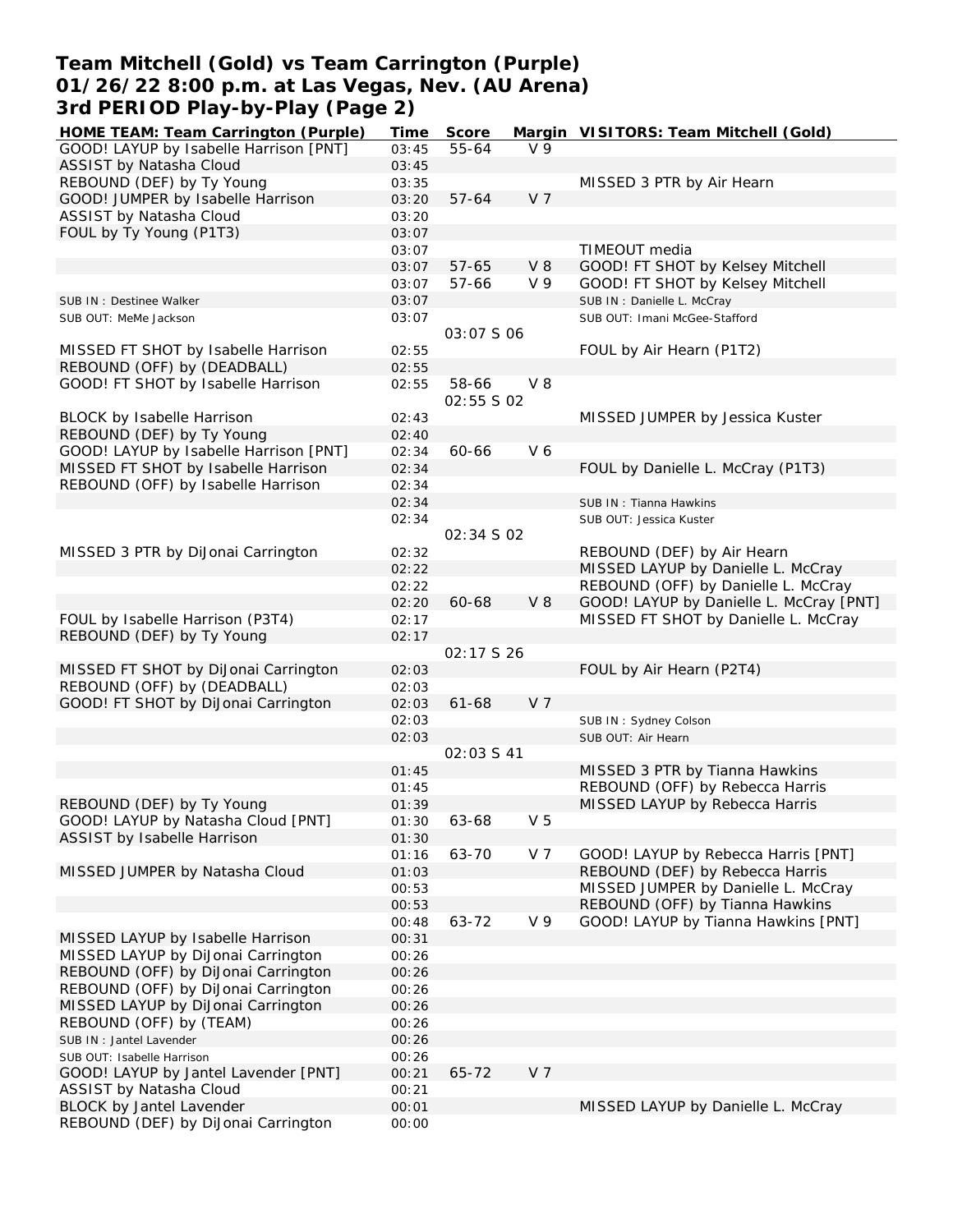# **Team Mitchell (Gold) vs Team Carrington (Purple) 01/26/22 8:00 p.m. at Las Vegas, Nev. (AU Arena) 3rd PERIOD Play-by-Play (Page 3)**

**HOME TEAM: Team Carrington (Purple) Time Score Margin VISITORS: Team Mitchell (Gold)**

Team Mitchell (Gold) 72, Team Carrington (Purple) 65

|                                              | Off. | 2nd   | Fast |   |                         |
|----------------------------------------------|------|-------|------|---|-------------------------|
| 3rd period-only Paint T/O Chance Break Bench |      |       |      |   |                         |
| Team Mitchell (Gold) 12                      |      | 2 9 2 |      | h | Score tied - 0 times.   |
| Team Carrington (Purpl 16                    |      | 4 4   |      |   | Lead changed - 0 times. |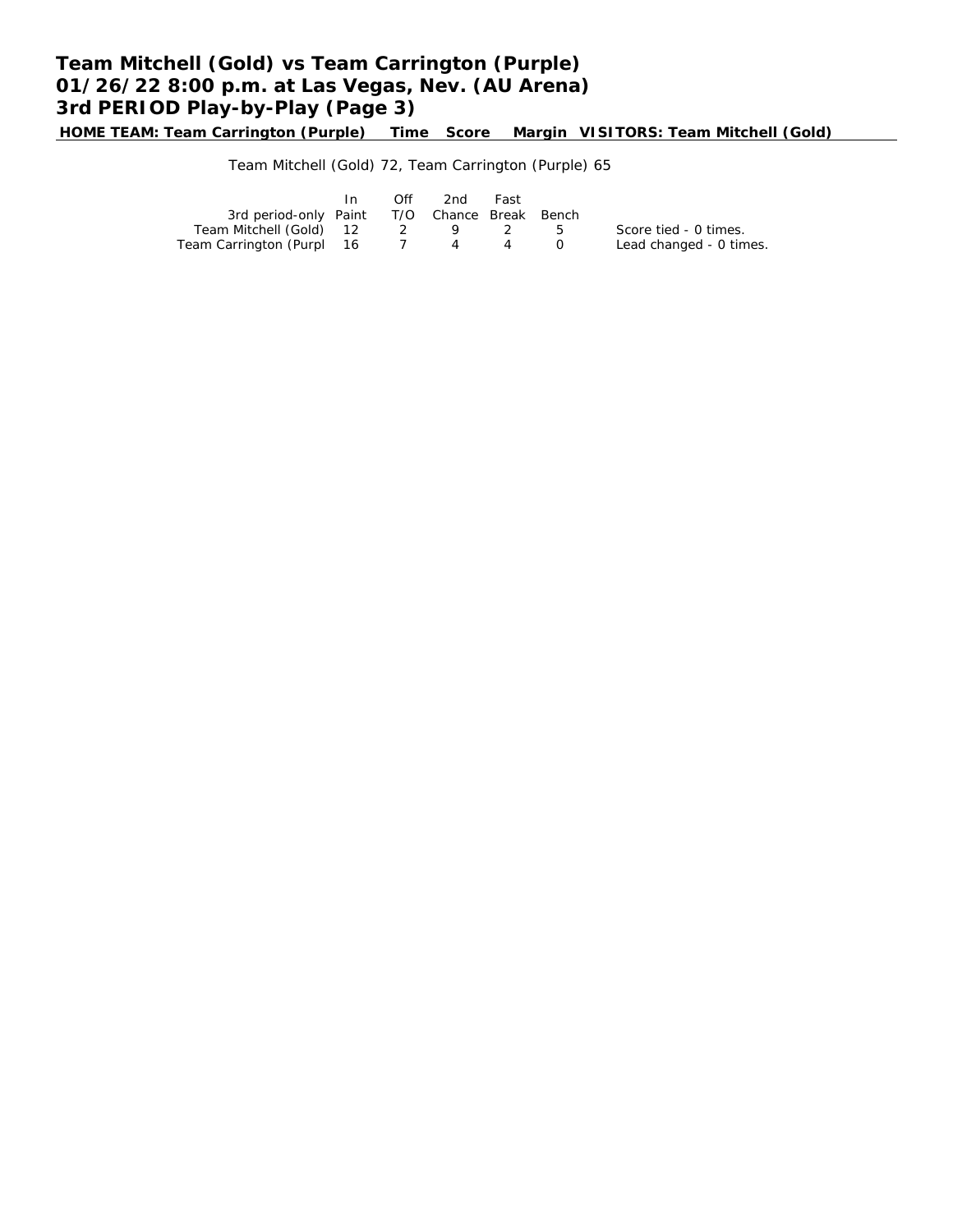## **Team Mitchell (Gold) vs Team Carrington (Purple) 01/26/22 8:00 p.m. at Las Vegas, Nev. (AU Arena) 4th PERIOD Play-by-Play (Page 1)**

| HOME TEAM: Team Carrington (Purple)  | Time  | Score             |                | Margin VISITORS: Team Mitchell (Gold) |
|--------------------------------------|-------|-------------------|----------------|---------------------------------------|
| SUB IN : Destinee Walker             | 10:00 |                   |                | SUB IN: Air Hearn                     |
| SUB OUT: Dominique Wilson            | 10:00 |                   |                | SUB IN: Rebecca Harris                |
|                                      | 10:00 |                   |                | SUB OUT: Tianna Hawkins               |
|                                      | 10:00 |                   |                | SUB OUT: Kelsey Mitchell              |
| GOOD! LAYUP by Natasha Cloud [PNT]   | 09:43 | $67 - 72$         | V <sub>5</sub> |                                       |
| FOUL by Destinee Walker (P1T5)       | 09:28 |                   |                |                                       |
|                                      |       | 09:28 P 15        |                |                                       |
|                                      | 09:13 |                   |                | TURNOVR by (TEAM)                     |
| GOOD! JUMPER by Jantel Lavender      | 09:02 | 69-72             | V <sub>3</sub> |                                       |
|                                      |       |                   |                |                                       |
| ASSIST by DiJonai Carrington         | 09:02 |                   |                |                                       |
| REBOUND (DEF) by (TEAM)              | 08:39 |                   |                | MISSED JUMPER by Sydney Colson        |
|                                      | 08:34 |                   |                | FOUL by Imani McGee-Stafford (P2T5)   |
|                                      | 08:28 |                   |                | SUB IN: Kelsey Mitchell               |
|                                      | 08:28 |                   |                | SUB IN: Tianna Hawkins                |
|                                      | 08:28 |                   |                | SUB OUT: Air Hearn                    |
|                                      | 08:28 |                   |                | SUB OUT: Danielle L. McCray           |
|                                      |       | <i>08:28 P 07</i> |                |                                       |
| GOOD! FT SHOT by Isabelle Harrison   | 08:22 | 70-72             | V <sub>2</sub> | FOUL by Imani McGee-Stafford (P3T6)   |
| GOOD! FT SHOT by Isabelle Harrison   | 08:22 | $71 - 72$         | V <sub>1</sub> |                                       |
|                                      |       | 08:22 S 02        |                |                                       |
| REBOUND (DEF) by Destinee Walker     | 08:12 |                   |                | MISSED JUMPER by Imani McGee-Stafford |
| MISSED 3 PTR by DiJonai Carrington   | 08:05 |                   |                | REBOUND (DEF) by Rebecca Harris       |
| REBOUND (DEF) by Natasha Cloud       | 07:55 |                   |                | MISSED 3 PTR by Kelsey Mitchell       |
| MISSED 3 PTR by Destinee Walker      | 07:47 |                   |                | REBOUND (DEF) by Imani McGee-Stafford |
| REBOUND (DEF) by Natasha Cloud       | 07:29 |                   |                | MISSED 3 PTR by Kelsey Mitchell       |
| GOOD! 3 PTR by Jantel Lavender       | 07:19 | 74-72             | H <sub>2</sub> |                                       |
| ASSIST by Natasha Cloud              | 07:19 |                   |                |                                       |
|                                      |       |                   |                | <b>TIMEOUT 30sec</b>                  |
|                                      | 07:15 |                   |                |                                       |
|                                      | 07:15 |                   |                | TIMEOUT MEDIA                         |
| SUB IN : MeMe Jackson                | 07:15 |                   |                |                                       |
| SUB OUT: Destinee Walker             | 07:15 |                   |                |                                       |
|                                      | 07:04 | 74-74             | T <sub>7</sub> | GOOD! JUMPER by Kelsey Mitchell       |
| GOOD! JUMPER by DiJonai Carrington   | 06:40 | 76-74             | H <sub>2</sub> |                                       |
| REBOUND (DEF) by Jantel Lavender     | 06:30 |                   |                | MISSED JUMPER by Rebecca Harris       |
| MISSED LAYUP by Isabelle Harrison    | 06:24 |                   |                | <b>BLOCK by Kelsey Mitchell</b>       |
| REBOUND (OFF) by (TEAM)              | 06:24 |                   |                |                                       |
| GOOD! JUMPER by MeMe Jackson         | 06:23 | 78-74             | H 4            |                                       |
| ASSIST by Natasha Cloud              | 06:23 |                   |                |                                       |
| REBOUND (DEF) by Isabelle Harrison   | 05:57 |                   |                | MISSED LAYUP by Tianna Hawkins        |
| MISSED JUMPER by Jantel Lavender     | 05:45 |                   |                |                                       |
| REBOUND (OFF) by (TEAM)              | 05:45 |                   |                |                                       |
| GOOD! JUMPER by Isabelle Harrison    | 05:39 | 80-74             | H 6            |                                       |
|                                      | 05:18 | 80-77             | H 3            | GOOD! 3 PTR by Tianna Hawkins         |
|                                      | 05:18 |                   |                | ASSIST by Imani McGee-Stafford        |
| MISSED LAYUP by DiJonai Carrington   | 04:55 |                   |                | REBOUND (DEF) by Kelsey Mitchell      |
| REBOUND (DEF) by DiJonai Carrington  | 04:44 |                   |                | MISSED LAYUP by Sydney Colson         |
| TIMEOUT 30sec                        | 04:40 |                   |                |                                       |
| <b>TIMEOUT MEDIA</b>                 | 04:40 |                   |                |                                       |
|                                      | 04:40 |                   |                |                                       |
| SUB IN: Ty Young                     |       |                   |                | SUB IN: Jessica Kuster                |
| SUB OUT: Isabelle Harrison           | 04:40 |                   |                | SUB OUT: Imani McGee-Stafford         |
| MISSED 3 PTR by DiJonai Carrington   | 04:27 |                   |                |                                       |
| REBOUND (OFF) by Jantel Lavender     | 04:27 |                   |                |                                       |
| GOOD! 3 PTR by MeMe Jackson          | 04:21 | 83-77             | H 6            |                                       |
| ASSIST by Natasha Cloud              | 04:21 |                   |                |                                       |
| REBOUND (DEF) by Natasha Cloud       | 04:05 |                   |                | MISSED 3 PTR by Rebecca Harris        |
| GOOD! LAYUP by Jantel Lavender [PNT] | 03:48 | 85-77             | H 8            |                                       |
| ASSIST by DiJonai Carrington         | 03:48 |                   |                |                                       |
| REBOUND (DEF) by Ty Young            | 03:32 |                   |                | MISSED LAYUP by Kelsey Mitchell       |
| GOOD! JUMPER by Ty Young             | 03:11 | 87-77             | H 10           |                                       |
|                                      | 03:07 |                   |                | TIMEOUT 30sec                         |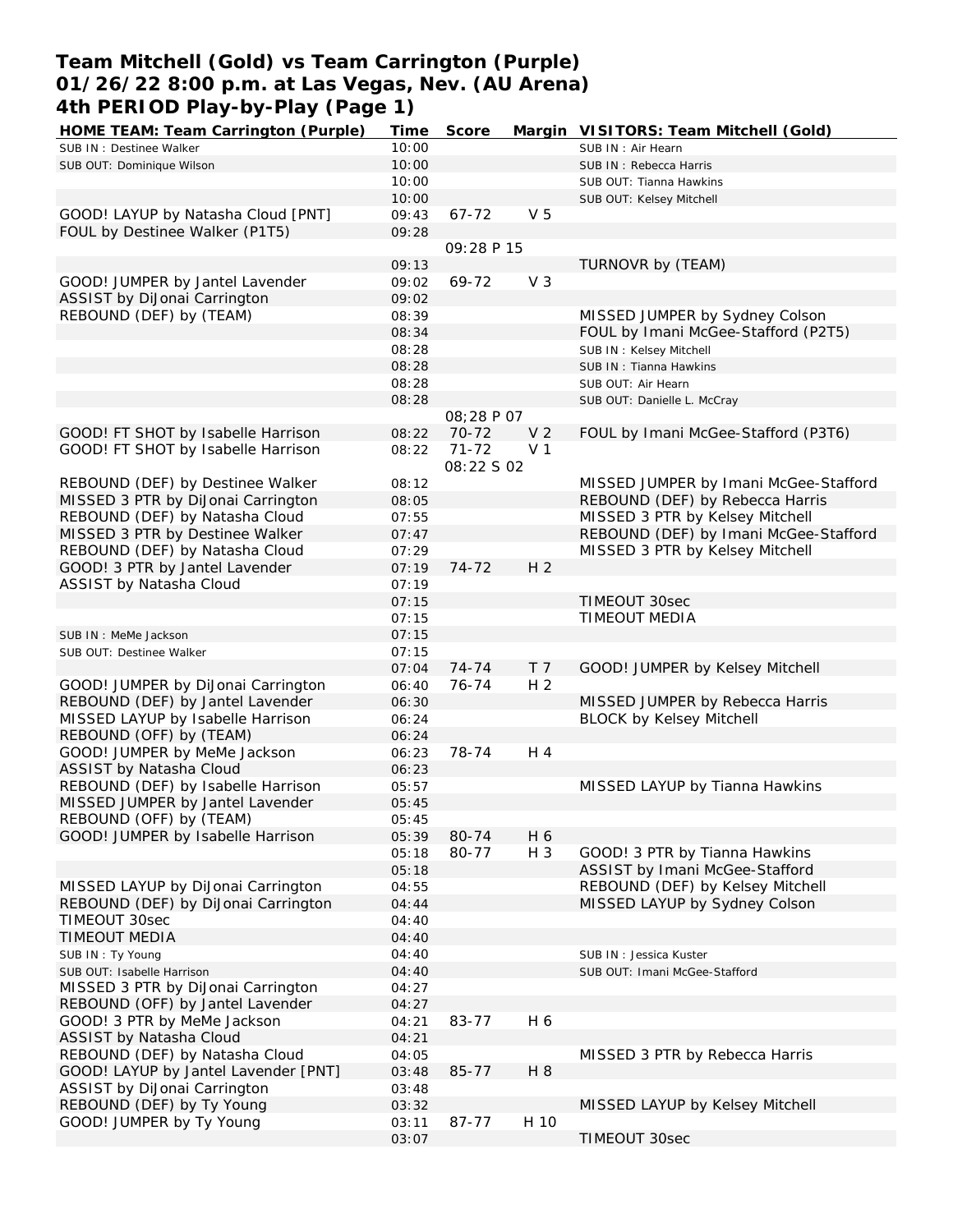# **Team Mitchell (Gold) vs Team Carrington (Purple) 01/26/22 8:00 p.m. at Las Vegas, Nev. (AU Arena) 4th PERIOD Play-by-Play (Page 2)**

| HOME TEAM: Team Carrington (Purple) | Time  | Score                    |                | Margin VISITORS: Team Mitchell (Gold)  |
|-------------------------------------|-------|--------------------------|----------------|----------------------------------------|
| SUB IN: Isabelle Harrison           | 03:07 |                          |                |                                        |
| SUB OUT: Jantel Lavender            | 03:07 |                          |                |                                        |
|                                     | 02:49 | 87-80                    | H 7            | GOOD! 3 PTR by Sydney Colson           |
| FOUL by Isabelle Harrison (P4T6)    | 02:29 |                          |                |                                        |
| TURNOVR by Isabelle Harrison        | 02:29 |                          |                |                                        |
|                                     | 02:29 |                          |                | SUB IN: Imani McGee-Stafford           |
|                                     | 02:29 |                          |                | SUB OUT: Jessica Kuster                |
|                                     |       | 02:29021                 |                |                                        |
|                                     | 02:21 |                          |                | TURNOVR by Tianna Hawkins              |
| STEAL by Natasha Cloud              | 02:19 |                          |                |                                        |
| MISSED FT SHOT by Isabelle Harrison | 02:09 |                          |                | FOUL by Sydney Colson (P3T7)           |
| REBOUND (OFF) by (DEADBALL)         | 02:09 |                          |                |                                        |
| GOOD! FT SHOT by Isabelle Harrison  | 02:09 | 88-80                    | H 8            |                                        |
| SUB IN: Dominique Wilson            | 02:09 |                          |                |                                        |
| SUB OUT: DiJonai Carrington         | 02:09 |                          |                |                                        |
|                                     |       | 02:09 S 02               |                |                                        |
| FOUL by Natasha Cloud (P2T7)        | 01:57 | 88-81                    | H <sub>7</sub> | GOOD! FT SHOT by Imani McGee-Stafford  |
| REBOUND (DEF) by Isabelle Harrison  | 01:57 |                          |                | MISSED FT SHOT by Imani McGee-Stafford |
|                                     |       | 01:57 S 34               |                |                                        |
|                                     | 01:17 |                          |                | FOUL by Kelsey Mitchell (P1T8)         |
|                                     |       | 01:10 P 90               |                |                                        |
| MISSED LAYUP by Isabelle Harrison   | 01:09 |                          |                | BLOCK by Imani McGee-Stafford          |
|                                     | 01:09 |                          |                | REBOUND (DEF) by Tianna Hawkins        |
| REBOUND (DEF) by (TEAM)             | 01:06 |                          |                | MISSED JUMPER by Kelsey Mitchell       |
| GOOD! LAYUP by Natasha Cloud [PNT]  | 01:03 | $90 - 81$                | H 9            |                                        |
|                                     | 00:58 | 90-83                    | H 7            | GOOD! LAYUP by Tianna Hawkins [PNT]    |
|                                     | 00:58 |                          |                | <b>ASSIST by Sydney Colson</b>         |
| MISSED FT SHOT by Ty Young          | 00:49 |                          |                | FOUL by Imani McGee-Stafford (P4T9)    |
| REBOUND (OFF) by (DEADBALL)         | 00:49 |                          |                |                                        |
| GOOD! FT SHOT by Ty Young           | 00:49 | $91 - 83$                | H 8            |                                        |
|                                     |       | 00:49 S 01               |                |                                        |
|                                     | 00:38 |                          |                | MISSED 3 PTR by Sydney Colson          |
|                                     | 00:38 |                          |                | REBOUND (OFF) by Imani McGee-Stafford  |
| FOUL by Isabelle Harrison (P5T8)    | 00:34 | $91 - 84$                | H <sub>7</sub> | GOOD! FT SHOT by Imani McGee-Stafford  |
|                                     | 00:34 | $91 - 85$<br>OO: 34 P 34 | H 6            | GOOD! FT SHOT by Imani McGee-Stafford  |
| MISSED FT SHOT by Isabelle Harrison | 00:30 |                          |                | FOUL by Kelsey Mitchell (P2T10)        |
| REBOUND (OFF) by (DEADBALL)         | 00:30 |                          |                |                                        |
| GOOD! FT SHOT by Isabelle Harrison  | 00:30 | 92-85                    | H $7$          |                                        |
|                                     |       | 00:30 P 02               |                |                                        |
| REBOUND (DEF) by Natasha Cloud      | 00:23 |                          |                | MISSED 3 PTR by Air Hearn              |

Team Carrington (Purple) 92, Team Mitchell (Gold) 85

|                                              | ln. | Off the other than the other than the set of the set of the set of the set of the set of the set of the set of | 2nd - | Fast                                          |                                 |                        |
|----------------------------------------------|-----|----------------------------------------------------------------------------------------------------------------|-------|-----------------------------------------------|---------------------------------|------------------------|
| 4th period-only Paint T/O Chance Break Bench |     |                                                                                                                |       |                                               |                                 |                        |
| Team Mitchell (Gold) 2 0 2                   |     |                                                                                                                |       | $\left( \begin{array}{c} \end{array} \right)$ | $\mathcal{O}$ and $\mathcal{O}$ | Score tied - 1 time.   |
| Team Carrington (Purpl 6 3 7                 |     |                                                                                                                |       |                                               |                                 | Lead changed - 1 time. |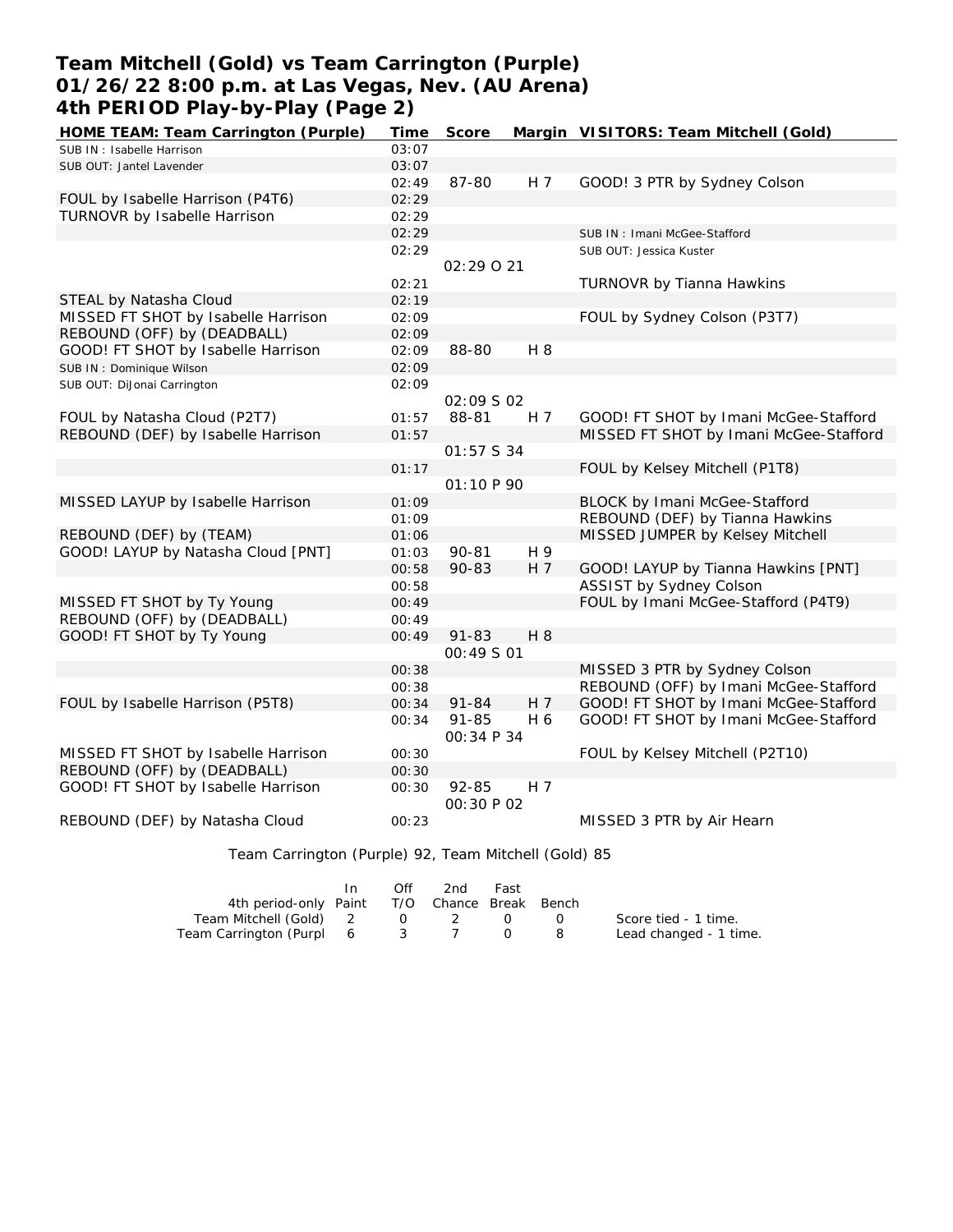### **Official Basketball Box Score -- 1st Period-Only Team Mitchell (Gold) vs Team Carrington (Purple) 01/26/22 8:00 p.m. at Las Vegas, Nev. (AU Arena)**

**Team Mitchell (Gold) 24 • 0-0**

|    |                                                                                             |              | Total    | $3-Ptr$       |         |                | Rebounds |                 |          |                |                |               |          |                  |                           |
|----|---------------------------------------------------------------------------------------------|--------------|----------|---------------|---------|----------------|----------|-----------------|----------|----------------|----------------|---------------|----------|------------------|---------------------------|
| ## | Player                                                                                      |              |          | FG-FGA FG-FGA | FT-FTA  |                |          | Off Def Tot     | PF       | ΤP             | A              | TO            | Blk      | <b>Stl</b>       | Min                       |
| 21 | <b>Tianna Hawkins</b>                                                                       |              | $0 - 3$  | $O - 1$       | $0-0$   | 0              |          |                 |          | ი              | ი              |               | O        |                  | 10                        |
| 34 | Imani McGee-Stafford                                                                        | $\mathsf{C}$ | $0 - 1$  | $0 - 0$       | $0 - 0$ | $\overline{O}$ | 3        | 3               | $\Omega$ | 0              | O              | $\Omega$      | $\Omega$ | O                | 6                         |
| 06 | <b>Kelsey Mitchell</b>                                                                      | g            | $3 - 6$  | $0 - 2$       | $2 - 2$ | 1              | $\Omega$ |                 | 0        | 8              | O              | $\mathcal{P}$ | $\Omega$ |                  | 10                        |
| 26 | Danielle L. McCray                                                                          | $\mathbf{q}$ | $0 - 0$  | $0-0$         | $0 - 0$ | 0              |          | 1               | $\Omega$ | $\Omega$       | $\Omega$       | $\Omega$      | $\Omega$ | $\left( \right)$ | 3                         |
| 51 | Sydney Colson                                                                               | g            | $2 - 4$  | $0 - 2$       | $3 - 3$ | 0              | $\Omega$ | O               |          | 7              |                | $\Omega$      | $\Omega$ | 2                |                           |
| 15 | Rebecca Harris                                                                              |              | $2 - 2$  | $0 - 0$       | $0-0$   | 0              | $\Omega$ | Ο               | $\Omega$ | 4              |                | $\Omega$      | $\Omega$ | $\Omega$         | 6                         |
| 30 | Jessica Kuster                                                                              |              | $1 - 2$  | $O - 1$       | $0-0$   | 0              | 4        | 4               |          | $\overline{2}$ | O              | $\Omega$      | $\Omega$ | $\Omega$         | 3                         |
| 75 | Air Hearn                                                                                   |              | 1-1      | $1 - 1$       | $0 - 0$ | 0              |          |                 | Ω        | 3 <sup>1</sup> | 0              | 0             | $\Omega$ |                  | $\overline{2}$            |
|    | Team                                                                                        |              |          |               |         | Ω              |          |                 |          |                |                |               |          |                  |                           |
|    | <b>Totals</b>                                                                               |              | $9 - 19$ | $1 - 7$       | $5 - 5$ |                |          | 12 <sub>1</sub> | 3        | 24             | $\overline{2}$ | 3             | $\Omega$ | 2                |                           |
|    | $FG \%$ :<br>$9 - 19$<br>47.4%<br>$3FG \%$<br>14.3%<br>$1 - 7$<br>FT %:<br>100.0<br>$5 - 5$ |              |          |               |         |                |          |                 |          |                |                |               |          |                  | Deadball<br>Rebounds<br>O |

### **Team Carrington (Purple) 25 • 0-0**

|                |                                                                                          |   | Total         | 3-Ptr         |         | Rebounds    |          |                |    |                |                |                |            |                |                           |
|----------------|------------------------------------------------------------------------------------------|---|---------------|---------------|---------|-------------|----------|----------------|----|----------------|----------------|----------------|------------|----------------|---------------------------|
| ##             | Player                                                                                   |   | <b>FG-FGA</b> | FG-FGA FT-FTA |         | Off Def Tot |          |                | PF | ΤP             | A              | TO             | <b>Blk</b> | Stll           | Min                       |
| 02             | <b>Isabelle Harrison</b>                                                                 |   | $2 - 8$       | $0-0$         | $0-0$   | 0           | 0        | O              |    | 4              | 0              | O              | O          |                | 9                         |
| O <sub>7</sub> | Jantel Lavender                                                                          | f | $2 - 3$       | $O-O$         | $1 - 1$ | 1           | $\Omega$ | 1              | 0  | 5              | 0              | $\Omega$       | $\Omega$   | 0              | 8                         |
| 09             | Natasha Cloud                                                                            | g | $1 - 2$       | $0 - 1$       | $4 - 4$ | 0           |          |                | 0  | 6              | 4              | O              | $\Omega$   | 0              | 9                         |
| 38             | Dominique Wilson                                                                         | g | $0 - 0$       | $0-0$         | $O-O$   | 0           |          | 1              | 0  | 0              | $\Omega$       | $\Omega$       | $\Omega$   | 0              | 3                         |
| 41             | DiJonai Carrington                                                                       | g | $1 - 5$       | $1 - 2$       | $O-O$   | 0           | 6        | 6              | 0  | 3              | $\Omega$       | $\overline{2}$ | $\Omega$   | 0              | 8                         |
| 01             | Ty Young                                                                                 |   | $1 - 1$       | $0-0$         | $0-0$   | 0           | $\Omega$ | $\overline{O}$ | 0  | $\overline{2}$ | $\overline{O}$ | $\Omega$       | $\Omega$   | 0              | $\overline{2}$            |
| 40             | <b>Toccara Ross</b>                                                                      |   | 1-1           | $0 - 0$       | $0-0$   | 1           | O        | 1              | O  | $\overline{2}$ | $\Omega$       | $\Omega$       | $\circ$    | 0              | 2                         |
| 43             | Marjorie Butler                                                                          |   | $0 - 0$       | $0-0$         | $0-0$   | 0           |          | 1              |    | 0              |                | $\Omega$       | $\Omega$   | $\overline{O}$ | $O+$                      |
| 90             | MeMe Jackson                                                                             |   | $1 - 2$       | $1 - 1$       | $0-0$   | 0           | $\Omega$ | 0              |    | 3              | $\Omega$       | Ω              | O          | 0              | 5                         |
|                | Team                                                                                     |   |               |               |         | 0           | $\Omega$ | $\Omega$       |    |                |                |                |            |                |                           |
|                | <b>Totals</b>                                                                            |   | $9 - 22$      | $2 - 4$       | $5 - 5$ | 2           | 9        |                | 3  | 25             | 5              | 2              | O          |                |                           |
|                | FG $%$ :<br>$9 - 22$<br>40.9%<br>3FG %:<br>50.0%<br>$2 - 4$<br>FT %:<br>$5 - 5$<br>100.0 |   |               |               |         |             |          |                |    |                |                |                |            |                | Deadball<br>Rebounds<br>O |

Officials: Josh Reed, Jarrett Robinson, Simona Petronyte Sandoval Technical fouls: Team Mitchell (Gold)-None. Team Carrington (Purple)-None. Attendance:

| Score by periods         | 1st   2nd   3rd   4th |  | Total |
|--------------------------|-----------------------|--|-------|
| Team Mitchell (Gold)     |                       |  |       |
| Team Carrington (Purple) |                       |  |       |

|        | In In | Off           | 2nd                    | Fast             |  |
|--------|-------|---------------|------------------------|------------------|--|
| Points | Paint |               | T/O Chance Break Bench |                  |  |
| 86     | 12.   | $\mathcal{P}$ | $\left( \right)$       | 6                |  |
| 89     | 10.   | O             |                        | $\left( \right)$ |  |
|        |       |               |                        |                  |  |

Last FG - 86 1st-00:30, 89 1st-00:14. Largest lead - 86 by 2 1st-05:22, 89 by 5 1st-09:09. 86 led for 01:34. 89 led for 27:35. Game was tied for 00:51. Score tied - 5 times. Lead changed - 10 times.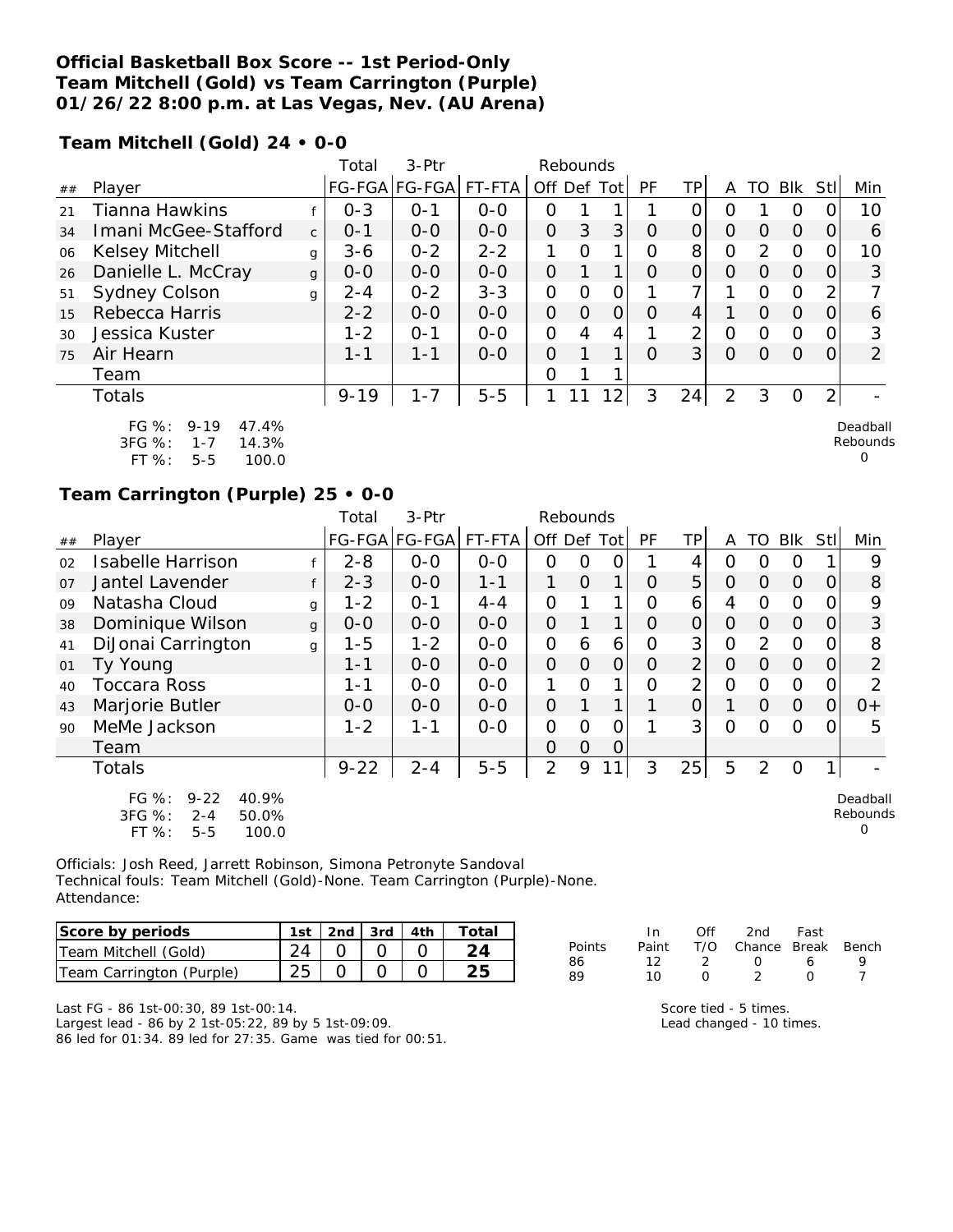### **Official Basketball Box Score -- 2nd Period-Only Team Mitchell (Gold) vs Team Carrington (Purple) 01/26/22 8:00 p.m. at Las Vegas, Nev. (AU Arena)**

**Team Mitchell (Gold) 24 • 0-0**

|    |                                                                                  |              | Total     | 3-Ptr         |         | Rebounds       |          |                |          |                 |          |    |                |     |                      |
|----|----------------------------------------------------------------------------------|--------------|-----------|---------------|---------|----------------|----------|----------------|----------|-----------------|----------|----|----------------|-----|----------------------|
| ## | Player                                                                           |              |           | FG-FGA FG-FGA | FT-FTA  | Off Def Tot    |          |                | PF       | ΤP              | A        | TO | Blk            | Stl | Min                  |
| 21 | <b>Tianna Hawkins</b>                                                            |              | 1 - 1     | $1 - 1$       | $0 - 0$ | 0              | O        | 0              | 2        | 3               | Ο        | O  | O              |     | 4                    |
| 34 | Imani McGee-Stafford                                                             | $\mathsf{C}$ | $0 - 0$   | $0 - 0$       | $0-0$   | 1              | 3        | 4              | 1        | $\Omega$        | $\Omega$ | O  | $\Omega$       | 0   | 6                    |
| 06 | Kelsey Mitchell                                                                  | g            | $2 - 3$   | $1 - 1$       | $0-0$   | $\overline{O}$ |          | 1              | Ω        | 5               |          |    | $\overline{O}$ |     |                      |
| 26 | Danielle L. McCray                                                               | g            | $3 - 5$   | $0 - 0$       | $0 - 0$ |                |          | $\overline{2}$ | O        | $\vert 6 \vert$ | O        | 0  | $\Omega$       |     | 8                    |
| 51 | Sydney Colson                                                                    | g            | 1 - 1     | $0 - 0$       | $0 - 0$ | 0              | O        | 0              | Ω        | 2               | 3        | O  | 0              |     |                      |
| 15 | Rebecca Harris                                                                   |              | $0-0$     | $0-0$         | $0-0$   | $\overline{O}$ | 0        | 0              | Ω        | $\overline{0}$  |          | 2  | $\Omega$       | O   | 2                    |
| 30 | Jessica Kuster                                                                   |              | $2 - 3$   | $0 - 0$       | $O-O$   | $\overline{O}$ | 2        | 2              | 0        | 4               | Ο        | O  | $\overline{2}$ |     | 8                    |
| 69 | Antoinette Thompson                                                              |              | $1 - 1$   | $0 - 0$       | $0-0$   | $\Omega$       | $\Omega$ | $\Omega$       | $\Omega$ | $\overline{2}$  | 0        |    | $\Omega$       | Ο   |                      |
| 75 | Air Hearn                                                                        |              | $1 - 2$   | $0 - 0$       | $0-0$   | 0              | 0        | Ω              | Ω        | っ               |          | ∩  | 0              | っ   | 2                    |
|    | Team                                                                             |              |           |               |         | $\Omega$       | 0        | 0              |          |                 |          |    |                |     |                      |
|    | Totals                                                                           |              | $11 - 16$ | $2 - 2$       | $0-0$   | 2              | ᄀ        | 9              | 3        | 24              | 6        | 5  | $\overline{2}$ | 4   |                      |
|    | FG %: 11-16<br>68.8%<br>3FG %:<br>100.0<br>$2 - 2$<br>$FT$ %:<br>0.0%<br>$0 - 0$ |              |           |               |         |                |          |                |          |                 |          |    |                |     | Deadball<br>Rebounds |

# **Team Carrington (Purple) 15 • 0-0**

|    |                                                                                           |   | Total    | $3-Ptr$       |         | Rebounds |          |                 |                |                |          |          |                |          |                           |
|----|-------------------------------------------------------------------------------------------|---|----------|---------------|---------|----------|----------|-----------------|----------------|----------------|----------|----------|----------------|----------|---------------------------|
| ## | Player                                                                                    |   |          | FG-FGA FG-FGA | FT-FTA  | Off Def  |          | Tot             | PF             | TP             | A        | TO       | <b>Blk</b>     | Stl      | Min                       |
| 02 | <b>Isabelle Harrison</b>                                                                  |   | $O-O$    | $0 - 0$       | $0 - 0$ | Ο        | Ο        | 0               | 0              | Ο              | 0        |          | O              |          | 3                         |
| 07 | Jantel Lavender                                                                           |   | $0 - 1$  | $O-O$         | $0 - 0$ | 1        | 2        | 3               | $\Omega$       | $\overline{O}$ | 0        | $\Omega$ | $\Omega$       | $\Omega$ | 6                         |
| 09 | Natasha Cloud                                                                             | g | $2 - 6$  | $0 - 2$       | $0-0$   | 0        | O        | $\mathcal{O}$   |                | $\overline{4}$ | 2        |          | $\Omega$       |          | 9                         |
| 38 | Dominique Wilson                                                                          | q | $0-0$    | $0 - 0$       | $0 - 0$ | 0        | $\Omega$ | $\Omega$        | $\Omega$       | $\overline{O}$ | $\Omega$ | $\Omega$ | $\overline{O}$ | O        | $\overline{2}$            |
| 41 | DiJonai Carrington                                                                        | g | 1 - 4    | $O - 1$       | $0 - 0$ | 1        | $\Omega$ | $\mathbf 1$     |                | $\overline{2}$ | 0        |          | $\Omega$       |          | 10                        |
| 01 | Ty Young                                                                                  |   | 1-1      | $O-O$         | $1 - 1$ |          | $\Omega$ | $\mathbf{1}$    | $\Omega$       | 3              | $\Omega$ | $\Omega$ | $\Omega$       | O        | 2                         |
| 43 | Marjorie Butler                                                                           |   | $O - 1$  | $0 - 0$       | $0 - 0$ |          | $\Omega$ | 1               | 0              | 0              | 0        |          | $\Omega$       |          | $O +$                     |
| 90 | MeMe Jackson                                                                              |   | $2 - 4$  | $2 - 4$       | $0 - 0$ | $\Omega$ | $\Omega$ | $\Omega$        | $\Omega$       | 6              | $\Omega$ | $\Omega$ | $\Omega$       |          |                           |
| 92 | Destinee Walker                                                                           |   | $0 - 3$  | $0 - 1$       | $0-0$   | 1        | $\Omega$ | 1               | $\Omega$       | $\overline{O}$ | 0        |          | $\Omega$       |          | 6                         |
|    | Team                                                                                      |   |          |               |         | 2        |          | 3               |                |                |          |          |                |          |                           |
|    | Totals                                                                                    |   | $6 - 20$ | $2 - 8$       | 1-1     | 7        | 3        | 10 <sup>1</sup> | $\overline{2}$ | 15             | 2        | 6        | $\mathcal{O}$  | 3        |                           |
|    | $FG \%$ :<br>$6 - 20$<br>30.0%<br>3FG %:<br>$2 - 8$<br>25.0%<br>FT %:<br>100.0<br>$1 - 1$ |   |          |               |         |          |          |                 |                |                |          |          |                |          | Deadball<br>Rebounds<br>0 |

Officials: Josh Reed, Jarrett Robinson, Simona Petronyte Sandoval Technical fouls: Team Mitchell (Gold)-None. Team Carrington (Purple)-None. Attendance:

| Score by periods         | 1st | $2nd$ 3rd $4th$ |  | Total |
|--------------------------|-----|-----------------|--|-------|
| Team Mitchell (Gold)     |     |                 |  |       |
| Team Carrington (Purple) |     |                 |  |       |

|        | In. | Off | 2nd                          | Fast   |   |
|--------|-----|-----|------------------------------|--------|---|
| Points |     |     | Paint T/O Chance Break Bench |        |   |
| 86     | 14  | 1 N | $\overline{2}$               | Δ      | 8 |
| 89     | 8   | 5.  | 5                            | $\cap$ | Q |
|        |     |     |                              |        |   |

Last FG - 86 2nd-01:36, 89 2nd-00:55. Largest lead - 86 by 10 2nd-01:36, 89 by 5 1st-09:09. 86 led for 28:51. 89 led for -8:-51. Game was tied for 00:00. Score tied - 1 time. Lead changed - 1 time.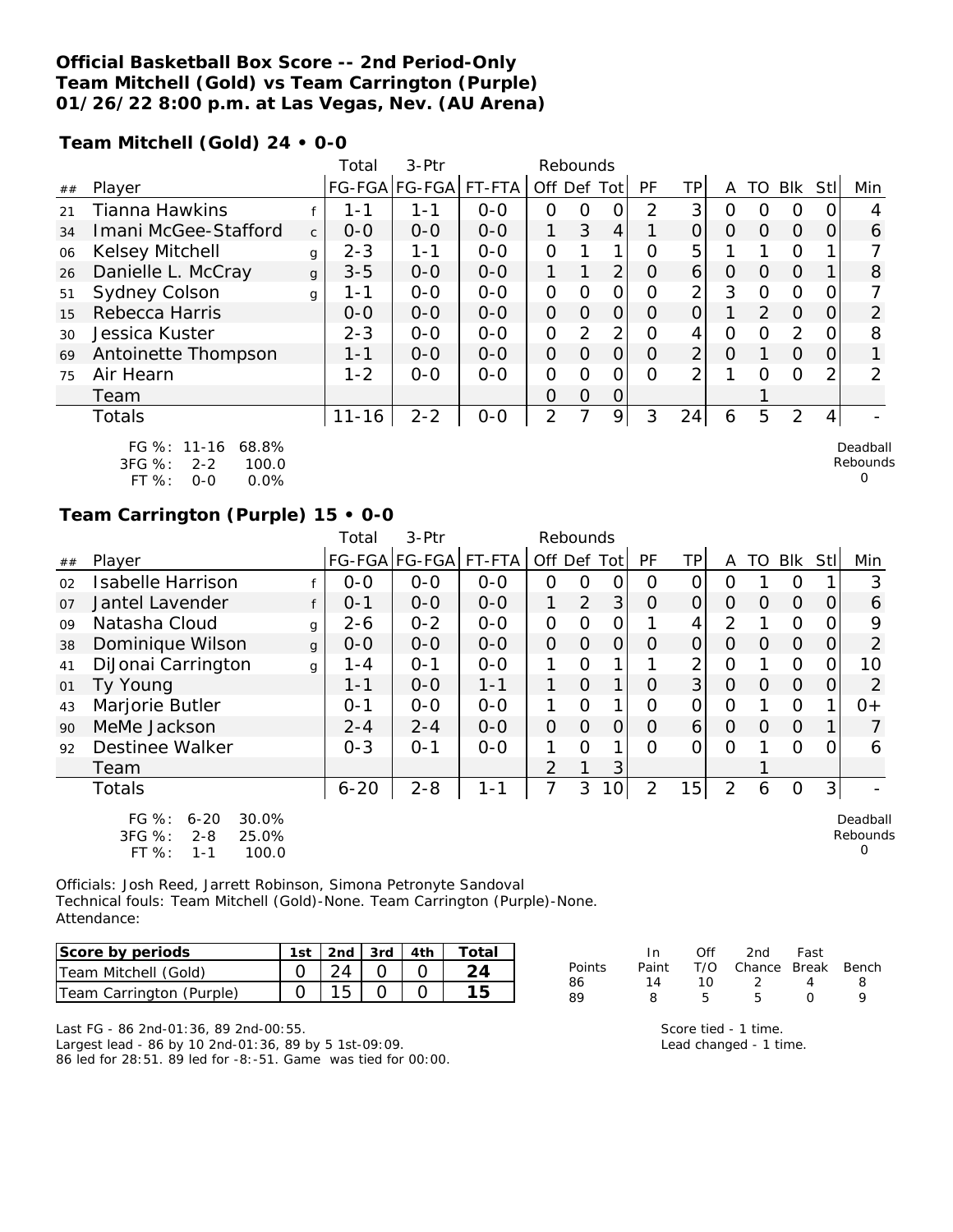### **Official Basketball Box Score -- 3rd Period-Only Team Mitchell (Gold) vs Team Carrington (Purple) 01/26/22 8:00 p.m. at Las Vegas, Nev. (AU Arena)**

**Team Mitchell (Gold) 24 • 0-0**

|    |                                                                                   |              | Total    | 3-Ptr                 |         | Rebounds    |          |                 |               |                |                |                |          |      |                      |
|----|-----------------------------------------------------------------------------------|--------------|----------|-----------------------|---------|-------------|----------|-----------------|---------------|----------------|----------------|----------------|----------|------|----------------------|
| ## | Player                                                                            |              |          | FG-FGA FG-FGA  FT-FTA |         | Off Def Tot |          |                 | PF            | ΤP             | A              | TO.            | Blk      | Stll | Min                  |
| 21 | Tianna Hawkins                                                                    |              | $4 - 5$  | $1 - 2$               | $1 - 2$ | 2           |          | 3               | 0             | 10             | Ω              |                | $\Omega$ |      |                      |
| 34 | Imani McGee-Stafford                                                              | $\mathsf{C}$ | $1 - 1$  | $O-O$                 | $0 - 0$ | O           | 2        | 2 <sub>1</sub>  | O             | $\overline{2}$ |                | $\Omega$       | $\Omega$ | O    | 6                    |
| 06 | Kelsey Mitchell                                                                   | g            | $O - 1$  | $0 - 0$               | $2 - 2$ | O           |          | 1               | Ω             | 2              | 0              | 2              | $\Omega$ |      | 10                   |
| 26 | Danielle L. McCray                                                                | $\mathbf{q}$ | $1 - 5$  | $0 - 0$               | $O - 1$ | 1           | $\Omega$ | 1.              |               | $\overline{2}$ | $\Omega$       | $\Omega$       | $\Omega$ | O    | 6                    |
| 51 | Sydney Colson                                                                     | g            | $1 - 1$  | $1 - 1$               | $0-0$   | O           | $\Omega$ | 0               |               | 3              |                | $\mathfrak{D}$ | $\Omega$ |      | 5                    |
| 15 | Rebecca Harris                                                                    |              | $1 - 3$  | $0 - 1$               | $0 - 0$ | 1           | 2        | 3 <sub>l</sub>  | $\Omega$      | $\overline{2}$ | 0              | $\Omega$       | $\Omega$ | O    | 6                    |
| 30 | Jessica Kuster                                                                    |              | $0 - 1$  | $0 - 0$               | $0-0$   | O           | Ω        | 0               | Ω             | 0              | 0              | 0              | $\Omega$ |      | っ                    |
| 75 | Air Hearn                                                                         |              | $1 - 3$  | $0 - 1$               | $1 - 1$ | O           |          | 1               | $\mathcal{D}$ | 3              | O              | $\Omega$       | $\Omega$ |      | 4                    |
|    | Team                                                                              |              |          |                       |         |             | Ω        |                 |               |                |                |                |          |      |                      |
|    | Totals                                                                            |              | $9 - 20$ | $2 - 5$               | $4 - 6$ | 5           |          | 12 <sub>1</sub> | 4             | 24             | $\overline{2}$ | 5              | $\Omega$ | 2    |                      |
|    | FG %:<br>$9 - 20$<br>45.0%<br>3FG %:<br>$2 - 5$<br>40.0%<br>FT %:<br>66.7%<br>4-6 |              |          |                       |         |             |          |                 |               |                |                |                |          |      | Deadball<br>Rebounds |

### **Team Carrington (Purple) 25 • 0-0**

|                |                                                                                   |              | Total     | 3-Ptr         |         | Rebounds       |          |                |           |                |                |          |            |                |                      |
|----------------|-----------------------------------------------------------------------------------|--------------|-----------|---------------|---------|----------------|----------|----------------|-----------|----------------|----------------|----------|------------|----------------|----------------------|
| ##             | Player                                                                            |              |           | FG-FGA FG-FGA | FT-FTA  | Off Def Tot    |          |                | <b>PF</b> | TPI            | A              | TO       | <b>Blk</b> | Stll           | Min                  |
| 02             | Isabelle Harrison                                                                 |              | $5 - 8$   | $0 - 0$       | $1 - 3$ | $\mathcal{P}$  | O        | $\overline{2}$ | 2         | 1              |                | O        | 2          |                | 9                    |
| O <sub>7</sub> | Jantel Lavender                                                                   | f            | $2 - 2$   | $0 - 0$       | $0 - 0$ | $\Omega$       |          | 1              | $\Omega$  | 4              | $\Omega$       | $\Omega$ |            | 0              | 5                    |
| 09             | Natasha Cloud                                                                     | g            | $2 - 6$   | $O - 1$       | $0 - 0$ | $\Omega$       |          | 1              | O         | 4              | 4              | O        | $\Omega$   |                | 10                   |
| 41             | DiJonai Carrington                                                                | $\mathbf{q}$ | $2 - 6$   | $1 - 2$       | $1 - 2$ | $\overline{2}$ |          | 3              |           | 6              | $\overline{O}$ | 2        | $\Omega$   | $\overline{2}$ | 10                   |
| 01             | Ty Young                                                                          |              | $O-O$     | $O-O$         | $O-O$   | 0              | 4        | 4              |           | 0              | 0              | O        | $\Omega$   | $\Omega$       | 4                    |
| 90             | MeMe Jackson                                                                      |              | $0 - 0$   | $0 - 0$       | $0 - 0$ | $\overline{O}$ | $\Omega$ | $\mathbf{O}$   | O         | $\overline{O}$ |                | $\Omega$ | $\Omega$   | O              | 6                    |
| 92             | Destinee Walker                                                                   |              | $0 - 0$   | $0 - 0$       | $0 - 0$ | $\Omega$       | $\Omega$ | $\Omega$       | ∩         | 0              | $\Omega$       | ∩        | $\Omega$   | O              | 3                    |
|                | Team                                                                              |              |           |               |         |                | $\Omega$ |                |           |                |                |          |            |                |                      |
|                | <b>Totals</b>                                                                     |              | $11 - 22$ | $1 - 3$       | $2 - 5$ | 5              | 7        | $\overline{2}$ | 4         | 25             | 6              | 2        | 3          | 4              |                      |
|                | FG %: 11-22<br>50.0%<br>3FG %:<br>$1 - 3$<br>33.3%<br>$FT$ %:<br>$2 - 5$<br>40.0% |              |           |               |         |                |          |                |           |                |                |          |            |                | Deadball<br>Rebounds |

Officials: Josh Reed, Jarrett Robinson, Simona Petronyte Sandoval Technical fouls: Team Mitchell (Gold)-None. Team Carrington (Purple)-None. Attendance:

| Score by periods         | 1st | 2nd $\frac{1}{3}$ 3rd $\frac{1}{4}$ 4th | $\tau$ otai |
|--------------------------|-----|-----------------------------------------|-------------|
| Team Mitchell (Gold)     |     |                                         |             |
| Team Carrington (Purple) |     |                                         |             |

Last FG - 86 3rd-00:48, 89 3rd-00:21. Largest lead - 86 by 14 3rd-04:59, 89 by 5 1st-09:09. 86 led for 10:00. 89 led for 00:00. Game was tied for 00:00.

|        | In.   | ∩ff | 2nd                    | Fast |    |
|--------|-------|-----|------------------------|------|----|
| Points | Paint |     | T/O Chance Break Bench |      |    |
| 86     | 12.   |     | O                      | - 2  | Б. |
| 89     | 16    |     |                        |      |    |

Score tied - 0 times. Lead changed - 0 times.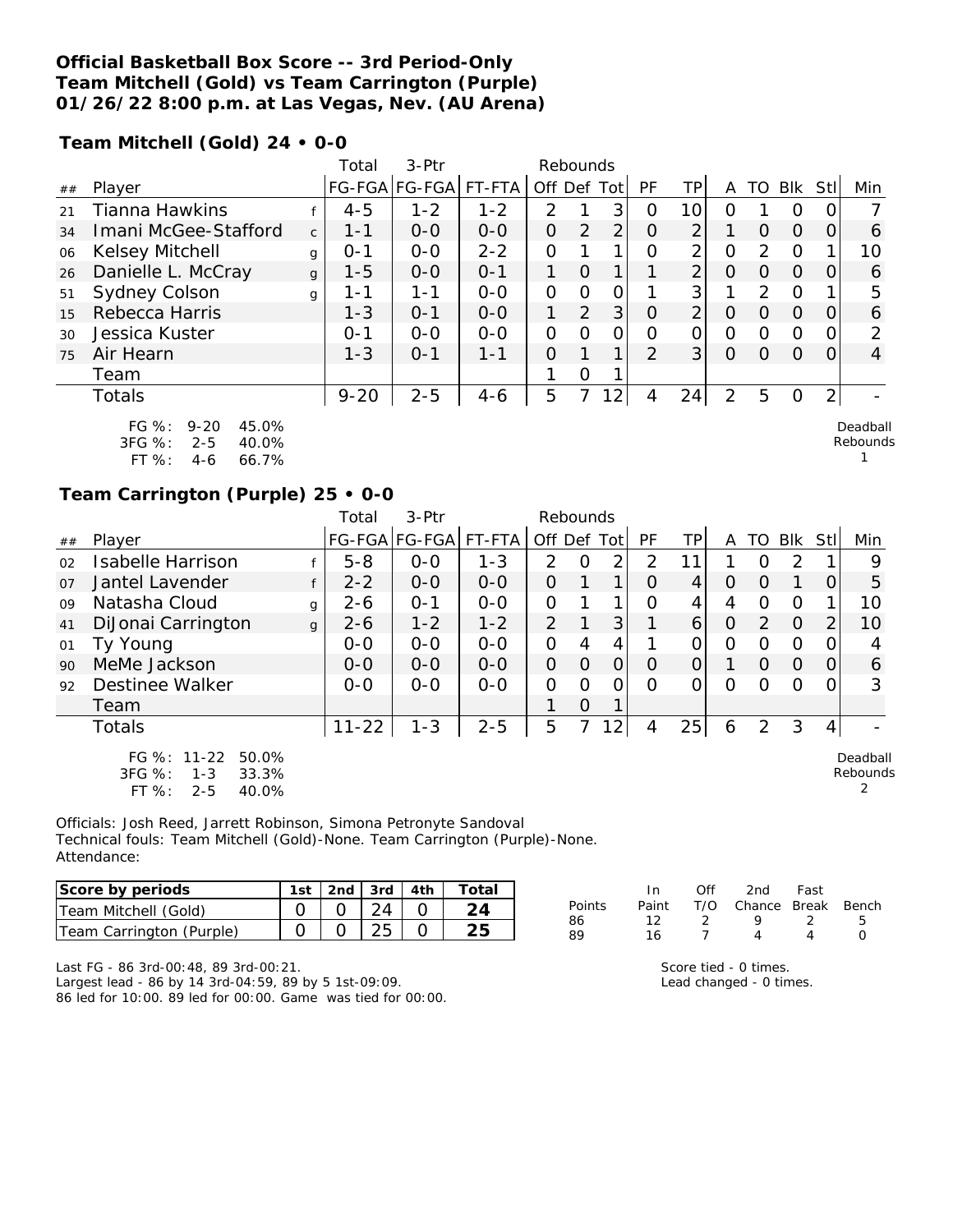### **Official Basketball Box Score -- 4th Period-Only Team Mitchell (Gold) vs Team Carrington (Purple) 01/26/22 8:00 p.m. at Las Vegas, Nev. (AU Arena)**

**Team Mitchell (Gold) 13 • 0-0**

|    |                                                                                               |              | Total    | 3-Ptr                 |         | Rebounds       |          |                |          |                |                |                |          |      |                                  |
|----|-----------------------------------------------------------------------------------------------|--------------|----------|-----------------------|---------|----------------|----------|----------------|----------|----------------|----------------|----------------|----------|------|----------------------------------|
| ## | Player                                                                                        |              |          | FG-FGA FG-FGA  FT-FTA |         | Off Def Tot    |          |                | PF       | TP.            | A              | TO I           | Blk      | Stll | Min                              |
| 21 | <b>Tianna Hawkins</b>                                                                         |              | $2 - 3$  | 1-1                   | $0 - 0$ | Ω              |          | 1              | $\Omega$ | 5              | ი              |                | $\Omega$ |      | 8                                |
| 34 | Imani McGee-Stafford                                                                          | $\mathsf{C}$ | $0 - 1$  | $O-O$                 | $3 - 4$ |                | 1        | $\overline{2}$ | 3        | 3              |                | $\Omega$       |          | O    |                                  |
| 06 | Kelsey Mitchell                                                                               | g            | $1 - 5$  | $0 - 2$               | $0 - 0$ | O              |          | 1.             | 2        | $\overline{2}$ | 0              | 0              |          |      | 8                                |
| 26 | Danielle L. McCray                                                                            | $\mathbf{q}$ | $0-0$    | $0 - 0$               | $0 - 0$ | 0              | $\Omega$ | 0              | O        | O              | O              | 0              | $\Omega$ | O    |                                  |
| 51 | <b>Sydney Colson</b>                                                                          | g            | 1 - 4    | $1 - 2$               | $0-0$   | 0              | $\Omega$ | 0              |          | 3              |                | $\Omega$       | $\Omega$ |      | 10                               |
| 15 | Rebecca Harris                                                                                |              | $0 - 2$  | $0 - 1$               | $0 - 0$ | $\overline{O}$ |          | $\mathbf 1$    | $\Omega$ | 0              | O              | 0              | $\Omega$ |      | 10                               |
| 30 | Jessica Kuster                                                                                |              | $O-O$    | $0-0$                 | $0-0$   | 0              | $\Omega$ | 0              | 0        | 0              | 0              | $\Omega$       | $\Omega$ |      | 2                                |
| 75 | Air Hearn                                                                                     |              | $0 - 1$  | $0 - 1$               | $0 - 0$ | O              | $\Omega$ | Ω              | 0        | $\Omega$       | $\Omega$       | $\Omega$       | $\Omega$ |      |                                  |
|    | Team                                                                                          |              |          |                       |         | Ω              | O        | 0              |          |                |                |                |          |      |                                  |
|    | Totals                                                                                        |              | $4 - 16$ | $2 - 7$               | $3 - 4$ | 1              | 4        | 5 <sup>1</sup> | 6        | 13             | $\overline{2}$ | $\overline{2}$ | 2        |      |                                  |
|    | $FG \%$ :<br>25.0%<br>$4 - 16$<br>$3FG \%$ :<br>$2 - 7$<br>28.6%<br>FT %:<br>75.0%<br>$3 - 4$ |              |          |                       |         |                |          |                |          |                |                |                |          |      | Deadball<br>Rebounds<br>$\Omega$ |

### **Team Carrington (Purple) 27 • 0-0**

|    |                                                                                          |              | Total     | 3-Ptr         |         |                | Rebounds |                |           |                |                |          |          |                  |                           |
|----|------------------------------------------------------------------------------------------|--------------|-----------|---------------|---------|----------------|----------|----------------|-----------|----------------|----------------|----------|----------|------------------|---------------------------|
| ## | Player                                                                                   |              |           | FG-FGA FG-FGA | FT-FTA  | Off Def Tot    |          |                | <b>PF</b> | TPI            | A              | TO       | Blk      | StII             | Min                       |
| 02 | <b>Isabelle Harrison</b>                                                                 |              | $1 - 3$   | $0 - 0$       | $4 - 6$ | 0              | 2        | 2              | 2         | 6              | 0              |          | O        | $\left( \right)$ | 8                         |
| 07 | Jantel Lavender                                                                          | f            | $3 - 4$   | $1 - 1$       | $0-0$   |                |          | 2              | $\Omega$  | $\overline{7}$ | $\Omega$       | $\Omega$ | $\Omega$ | 0                | 6                         |
| 09 | Natasha Cloud                                                                            | g            | $2 - 2$   | $O-O$         | $0 - 0$ | $\overline{O}$ | 4        | 4              |           | 4              | 3              | 0        | 0        |                  | 10                        |
| 38 | Dominique Wilson                                                                         | $\mathbf{q}$ | $0 - 0$   | $0 - 0$       | $O - O$ | $\Omega$       | $\Omega$ | $\overline{O}$ | $\Omega$  | $\Omega$       | $\Omega$       | $\Omega$ | $\Omega$ | 0                | 2                         |
| 41 | DiJonai Carrington                                                                       | g            | $1 - 4$   | $0 - 2$       | $0-0$   | $\overline{O}$ |          |                | Ο         | 2              | $\overline{2}$ | $\circ$  | $\Omega$ | 0                |                           |
| 01 | Ty Young                                                                                 |              | $1 - 1$   | $0 - 0$       | $1 - 2$ | $\Omega$       |          | 1              | $\Omega$  | 3 <sup>1</sup> | $\Omega$       | $\Omega$ | $\Omega$ | 0                | 4                         |
| 90 | MeMe Jackson                                                                             |              | $2 - 2$   | $1 - 1$       | $0 - 0$ | $\Omega$       | O        | 0              | $\Omega$  | 5              | $\Omega$       | $\Omega$ | O        | 0                |                           |
| 92 | Destinee Walker                                                                          |              | $0 - 1$   | $O - 1$       | $O-O$   | 0              |          |                |           | 0              | $\Omega$       | Ω        | $\Omega$ | 0                | $\overline{2}$            |
|    | Team                                                                                     |              |           |               |         | 2              | 2        | 4              |           |                |                |          |          |                  |                           |
|    | <b>Totals</b>                                                                            |              | $10 - 17$ | $2 - 5$       | $5 - 8$ | 3              | 12       | 15             | 4         | 27             | 5              |          | O        | 1                |                           |
|    | $FG \%$ :<br>$10-17$<br>58.8%<br>3FG %:<br>40.0%<br>$2 - 5$<br>FT %:<br>$5 - 8$<br>62.5% |              |           |               |         |                |          |                |           |                |                |          |          |                  | Deadball<br>Rebounds<br>3 |

Officials: Josh Reed, Jarrett Robinson, Simona Petronyte Sandoval Technical fouls: Team Mitchell (Gold)-None. Team Carrington (Purple)-None. Attendance:

| lScore by periods        | 1st | $2nd$ $3rd$ $4th$ |  | Total |
|--------------------------|-----|-------------------|--|-------|
| Team Mitchell (Gold)     |     |                   |  |       |
| Team Carrington (Purple) |     |                   |  |       |

|        | In In         | Off    | 2nd Fast                     |               |      |
|--------|---------------|--------|------------------------------|---------------|------|
| Points |               |        | Paint T/O Chance Break Bench |               |      |
| 86     | $\mathcal{L}$ | $\cap$ | - 2 - 2                      | <sup>()</sup> | - (1 |
| 89     | 6             | 3      | $\tau$                       | $\cap$        | я    |
|        |               |        |                              |               |      |

Last FG - 86 4th-00:58, 89 4th-01:03. Largest lead - 86 by 14 3rd-04:59, 89 by 10 4th-03:11. 86 led for -7:-19. 89 led for 06:44. Game was tied for 00:35.

Score tied - 1 time.

Lead changed - 1 time.